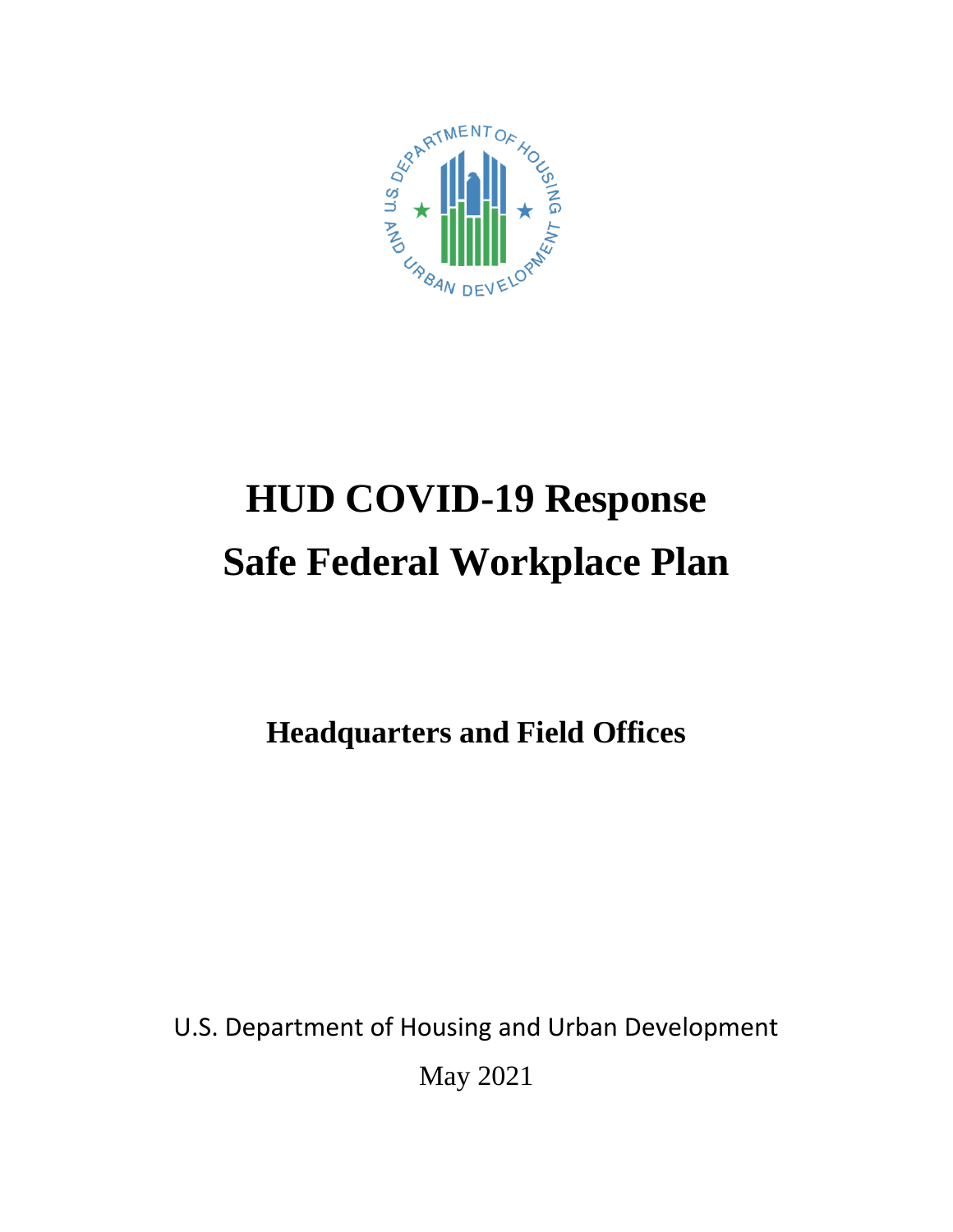## **Table of Contents**

| APPENDIX B - WEAVER BUILDING CLEANING PROCESS/CHECKLIST  23 |
|-------------------------------------------------------------|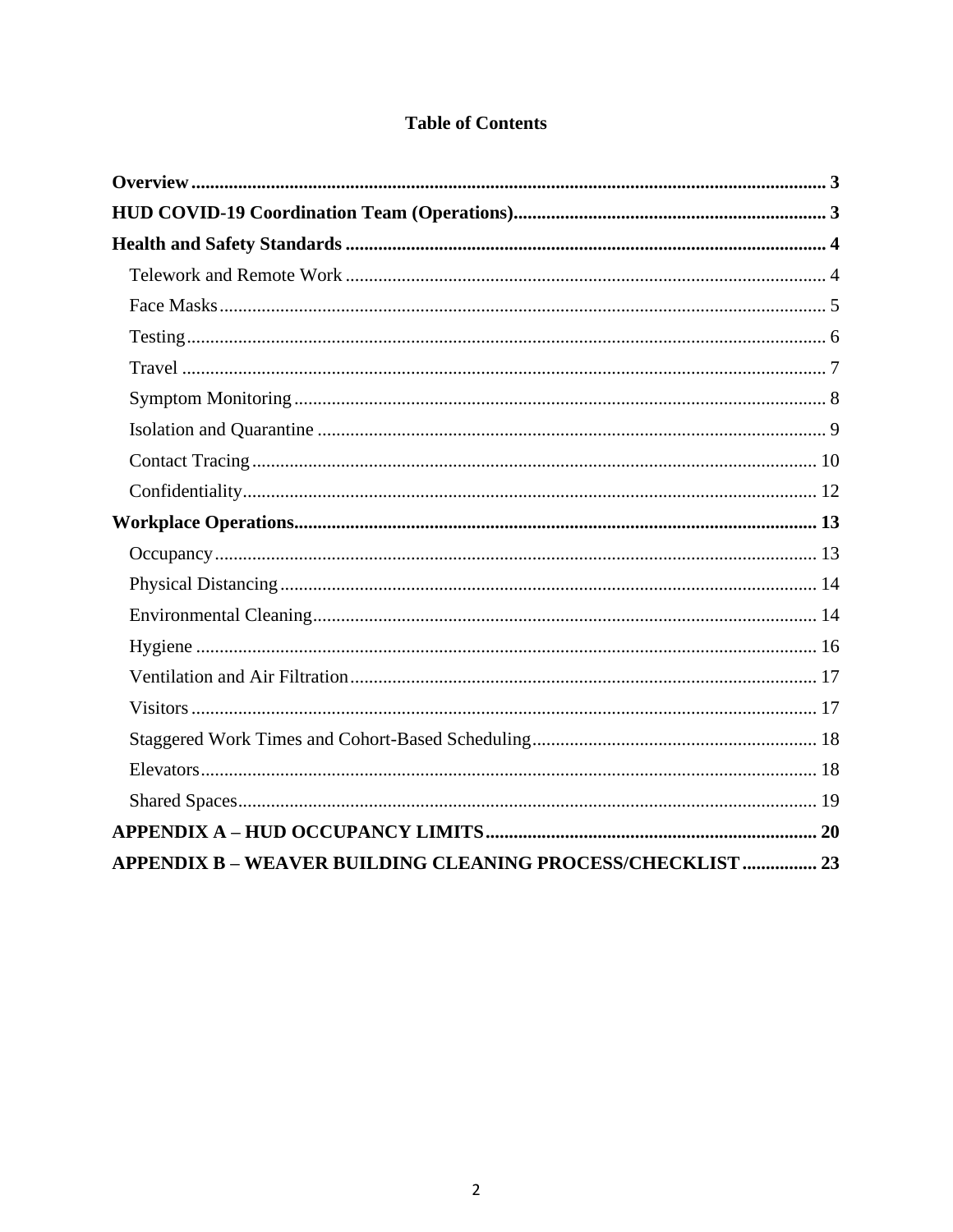# <span id="page-2-0"></span>**Overview**

On January 24, 2021, the Executive Office of the President, in the Office of Management and Budget, issued *[M-21-15, COVID-19 Safe Federal Workplace: Agency Model Safety Principles](https://www.whitehouse.gov/wp-content/uploads/2021/01/M-21-15.pdf)* (Memo) which provides guidance to agencies following the President's Executive Order on [Protecting the Federal Workforce and Requiring Mask Wearing.](https://www.whitehouse.gov/briefing-room/presidential-actions/2021/01/20/executive-order-protecting-the-federal-workforce-and-requiring-mask-wearing/) The Memo focuses on aligning safety standards for the Federal workplace with guidelines set forth by the Centers for Disease Control and Prevention (CDC) for [business and employers responding to COVID-19.](https://www.cdc.gov/coronavirus/2019-ncov/community/guidance-business-response.html) Further, it directs agencies to utilize the provided model as a guide to make changes to their existing COVID-19 plans as well as review, adapt, and implement the safety principles outlined in the document. In response to the Memo, the Department of Housing and Urban Development (HUD) has taken the appropriate steps to amend the current guidance to ensure compliancy with CDC requirements, with an emphasis on the health and safety of employees.

Specifically, HUD has taken the following actions required in the Memo:

- 1. Immediately required correct and consistent use of masks and physical distancing consistent with current CDC guidance in all Federal workplaces and buildings.
- 2. Reviewed the safety principles presented in the Memo and adapted as necessary to meet the needs of the agency.
- 3. Designated a COVID-19 coordination team within the agency.

The new guidance will supersede previous guidance in the Department's Resuming Normal Operations Guide. Although some active procedures from the previous guide will be included, this new guidance will focus on implementing science-based safety measures to halt the spread of COVID-19 and place an emphasis on masking, physical distancing, and the health and safety of HUD employees. Headquarters and all HUD facilities will adhere to the guidance in this document and it will be applicable to all HUD employees, HUD contractors, and all persons accessing HUD facilities. Headquarters includes the Weaver Building and the following satellite offices: Portals, Potomac Office Center, Washington Office Center, Capitol View, and L'Enfant Plaza. For the purposes of this guidance, the satellite offices will be included in the *Regional/Field Office* guidance, unless otherwise stated. For Ginnie Mae, separate guidance will be noted.

The HUD COVID-19 Operations Coordination Team will have direct oversight of implementation, enforcement, and ongoing monitoring of the safety measures identified in this guidance.

## <span id="page-2-1"></span>**HUD COVID-19 Coordination Team (Operations)**

As required by the [M-21-15](https://www.whitehouse.gov/wp-content/uploads/2021/01/M-21-15.pdf) Memo, the HUD COVID-19 Operations Coordination Team (Coordination Team) will be responsible for "conducting assessments in order to establish, implement, and monitor compliance with: (a) safety protocols for physical space and masking; and (b) determinations of on-site and telework/remote working." Further, the Coordination Team will also be responsible for communication plans and operational policies associated with safety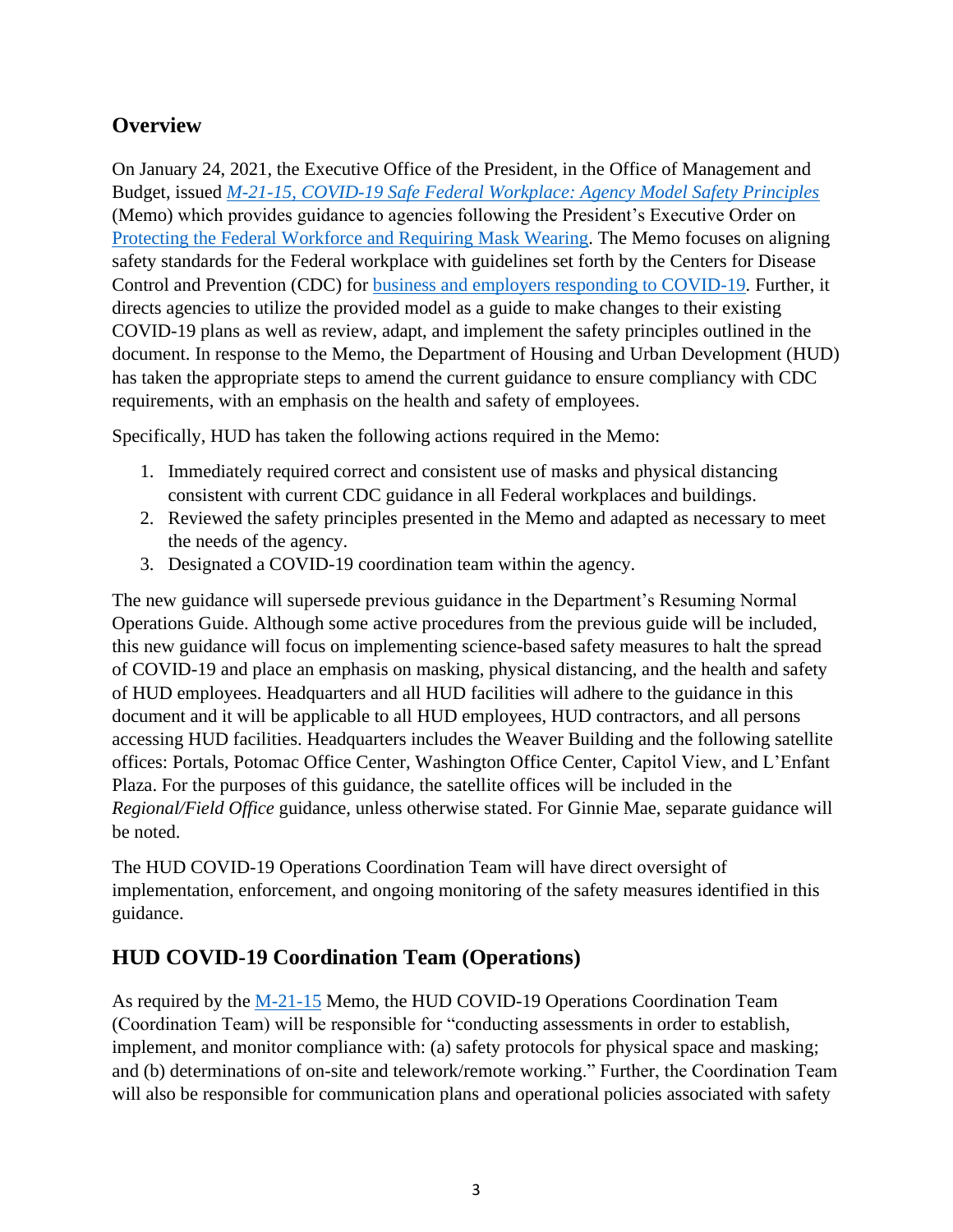standards identified in this guidance. The Coordination Team will meet bi-weekly—with the option to transition to monthly meetings—to review guidance, process efficiency, and make any necessary changes, as conditions warrant.

The Coordination Team<sup>1</sup> is chaired by the Secretary's Chief of Staff and is comprised of the following senior positions representing all program areas: General Deputy Assistant Secretary (GDAS) for Administration (Deputy Chair); Senior Advisor to the Secretary; Director, Employee Labor Relations; Safety Officer, Office of Facilities Management (Occupational Health); GDAS for Housing; GDAS for Fair Housing and Equal Employment Opportunity; GDAS for Congressional and Intergovernmental Affairs; Assistant Secretary for Public Affairs; GDAS for Community Planning and Development; GDAS for Public and Indian Housing; GDAS for Policy Development and Research; Assistant Deputy Secretary, Field Policy and Management; Deputy Chief Financial Officer; Deputy Chief Information Officer; Director, Office of Lead Hazard Control and Healthy Homes; Senior Vice President, Ginnie Mae; and the Director, Office of Field Support Services. The Coordination Team also includes a public health expert from the CDC, who will advise on the development of occupational health and safety policies, and the President's Management Council's representatives from the Office of Administration.

Team members are subject to change in response to any appropriate personnel adjustments.

# <span id="page-3-0"></span>**Health and Safety Standards**

## <span id="page-3-1"></span>*Telework and Remote Work*

On January 29, 2021, communication was sent to all employees regarding the continuation of the current operating status. Any change in operational status for the Agency, including Agency components, will be situational-based, data-driven, and informed by the CDC and public health experts on community transmission levels, virus trends, and vaccine implementation.

HUD offices are currently in mandatory or maximum telework status, and it remains voluntary for employees to return to the worksite. All offices have completed the required building safety and preparedness procedures, such as implementing social distancing measures, posting signage, and conducting ongoing and follow-up cleaning, if necessary. Under mandatory telework, employees should not enter the building unless an exception is approved. Under maximum telework, employees must notify their supervisor before accessing the office. If in a field office, the management chain must also notify the Deputy Regional Administrator or Field Office Director to ensure social distancing measures are being followed. As described in previous guidance, maximum telework allows for employees to work up to five days per week which continues to be strongly encouraged.

Attendance at meetings and/or conferences will continue to be virtual, and if meetings are determined to be mission essential, adequate social distancing will be maintained.

<sup>&</sup>lt;sup>1</sup> Coordination Team Members can be found on the COVID-19 Employee Resource Page on HUD@Work.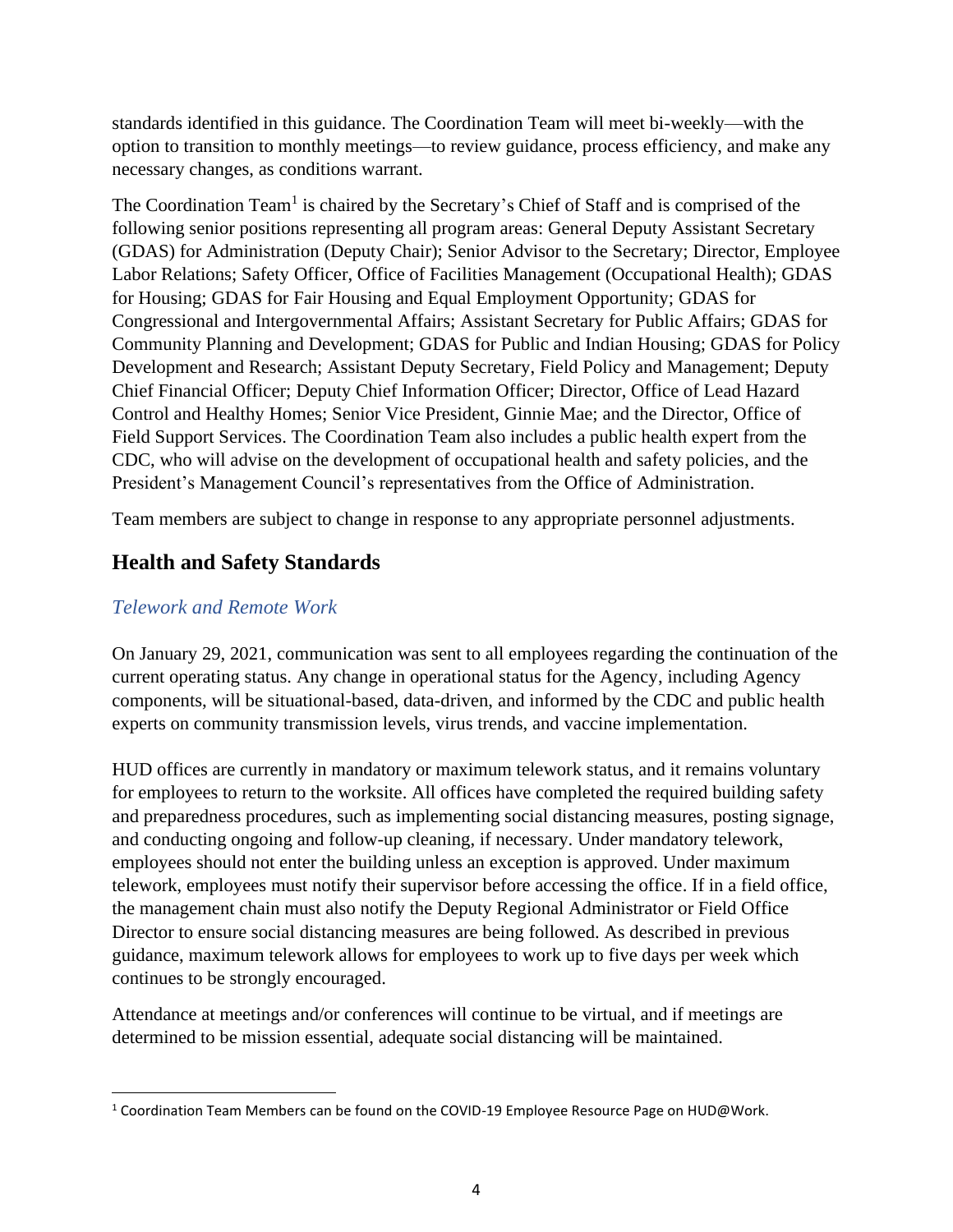Prior to all operational status changes, employees will be provided no less than 30-day advanced notice and guidance before returning to their duty stations.

## <span id="page-4-0"></span>*Face Masks*

On September 9, 2020, guidance was issued to all HUD employees and contractors regarding the mandatory use of face masks. The Department continues to fully enforce the use of face masks by all HUD employees and contractors upon entry to HUD facilities and in all shared workspaces and common areas, including open floorplan office space, cubicle embankments, conference rooms, hallways, stairways, and restrooms. As an exception, masks may be removed if in a private office, if the employee is alone and enclosed by four walls reaching the ceiling, with the door closed; however, a mask must be worn if an individual approaches the door or if leaving out of the office. Masks also may be removed for a limited time when eating or drinking while maintaining social distancing in accordance with CDC guidelines. If an employee is unable to wear a mask due to sensory, cognitive, or behavioral issues, the employee should contact the Department's Reasonable Accommodation Branch at

[ReasonableAccommodationBranch@hud.gov](mailto:ReasonableAccommodationBranch@hud.gov) or work with the immediate supervisor regarding telework flexibilities.

Individuals may be asked to lower their masks briefly for identification purposes in compliance with safety and security requirements. Masks must also be worn in outdoor shared spaces when physical distancing is not possible.

The CDC recommends the following [types of masks:](https://www.cdc.gov/coronavirus/2019-ncov/prevent-getting-sick/types-of-masks.html)

## • **Cloth face masks**

- o Masks with multiple layers of tightly woven, breathable fabric
- o Masks with nose wire
- o Mask should block light when held up to bright light source
- o Use a mask fitter or brace to secure mask
- o Add layers by wearing a cloth mask over a disposable mask

## • **Disposable face masks (one-time use)**

- o Description should indicate multiple layers of non-woven material
- o Masks with nose wire
- o Use a mask fitter or brace to secure mask
- o Add layers by wearing a disposable mask underneath a cloth mask
- o Knot and tuck ear loops of 3-ply masks
- o Do not combine 2 disposable masks
- **KN95 masks**
	- o KN95 masks that meet requirements similar to those set by CDC's National Institute for Occupational Safety and Health (NIOSH) for respirators
	- o Do not combine with other masks; wear alone

Further, employees, contractors, and visitors must follow CDC guidance in regard to selecting [the proper mask:](https://www.cdc.gov/coronavirus/2019-ncov/prevent-getting-sick/about-face-coverings.html)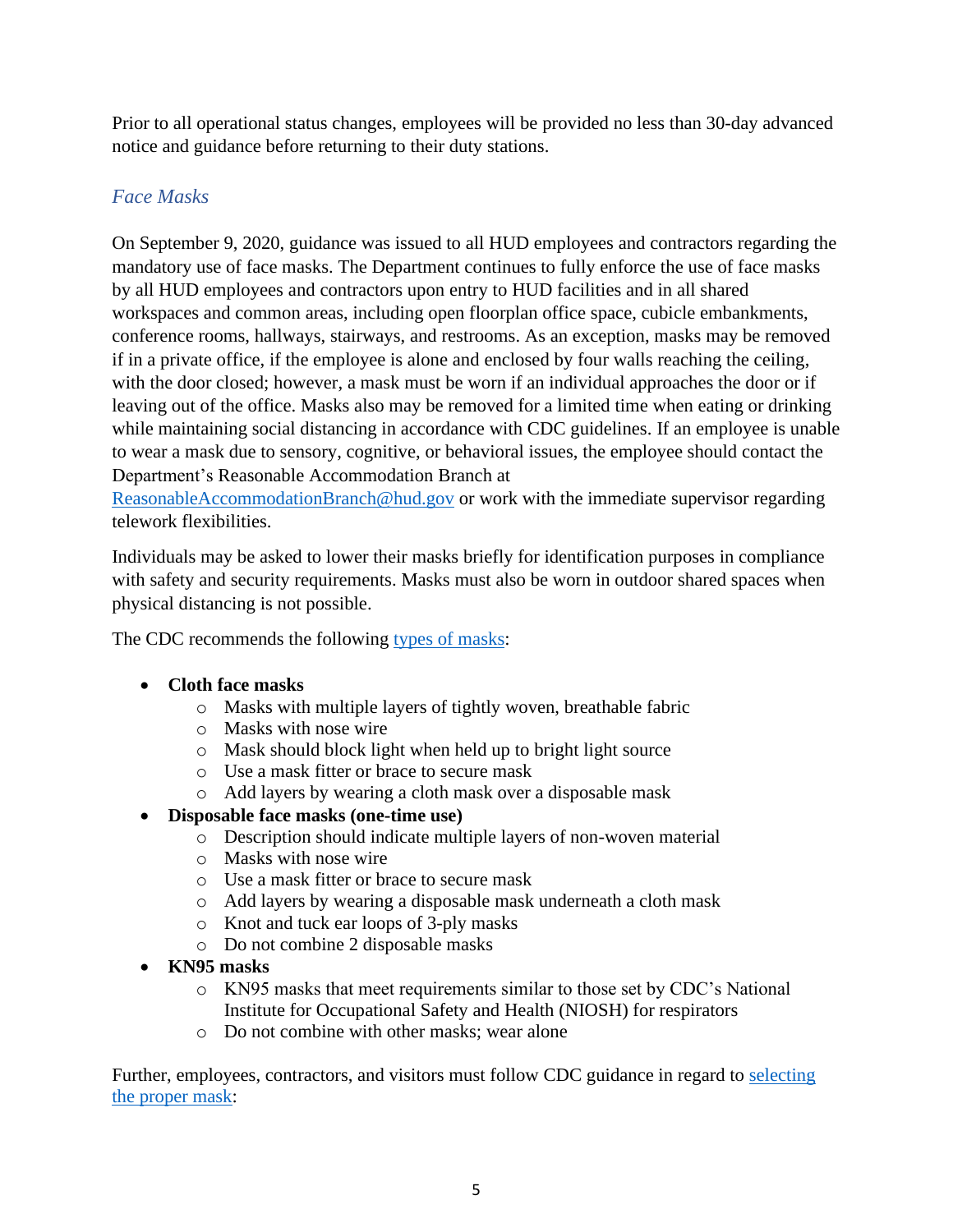Individuals should select masks that:

- Have two or more layers of washable, breathable fabric.
- Completely cover your nose and mouth.
- Fit snugly against the sides of your face and do not have gaps.
- Have a nose wire to prevent air from leaking out of the top of the mask.

Individuals should not select masks that:

- Are made of fabric that makes it hard to breathe, for example, vinyl.
- Have exhalation valves or vents which allow virus particles to escape.
- Are intended for healthcare workers, including N95 respirators.
- Are considered novelty, counterfeit, or include images deemed inappropriate for the workplace.

Upon initial return to the workplace, all employees, with the exception of contractors, will be provided with a reusable or disposable mask in accordance with CDC recommendations, if needed, by the assigned Office Coordinator<sup>2</sup> or immediate supervisor. An N-95 mask, or a mask that meets or exceeds N-95 standards, will be provided to employees who are directed to make face-to-face contact with the public or are expected to do so in their regular course of duties. For reusable masks, employees are responsible for properly [storing and washing masks.](https://www.cdc.gov/coronavirus/2019-ncov/prevent-getting-sick/how-to-wash-cloth-face-coverings.html) Additionally, all employees will receive a safety kit to include disposable masks, disposable gloves, one small hand sanitizer, alcohol wipes, and a disposable thermometer upon return to the workplace. Additional mask requests from employees will be based on availability and are not guaranteed.

Security or administrative staff will deny entry into HUD facilities and space due to not having a mask or improper mask use. If an employee, contractor, or visitor does not have a mask, a mask will be provided. If an employee, contractor, or visitor refuses to wear a mask while inside a HUD facility, the individual will be required to leave and building security will be contacted to escort the individual out of the HUD facility or space, and supervisors of Federal employees will be notified.

For members of the public seeking HUD assistance, or who have a scheduled appointment at a HUD facility, a disposable mask will be provided if the individual does not have a mask.

Mandatory mask use signage can be located at all public entrances to HUD facilities and/or space, as well as in common areas and shared workspace.

## <span id="page-5-0"></span>*Testing*

The Safer Federal Workforce Task force, along with the CDC, is developing guidance regarding a testing plan for Federal workers. HUD will comply with federal requirements for testing and

<sup>&</sup>lt;sup>2</sup> List of Office Coordinators can be found on the COVID-19 Employee Resource Page on HUD@Work.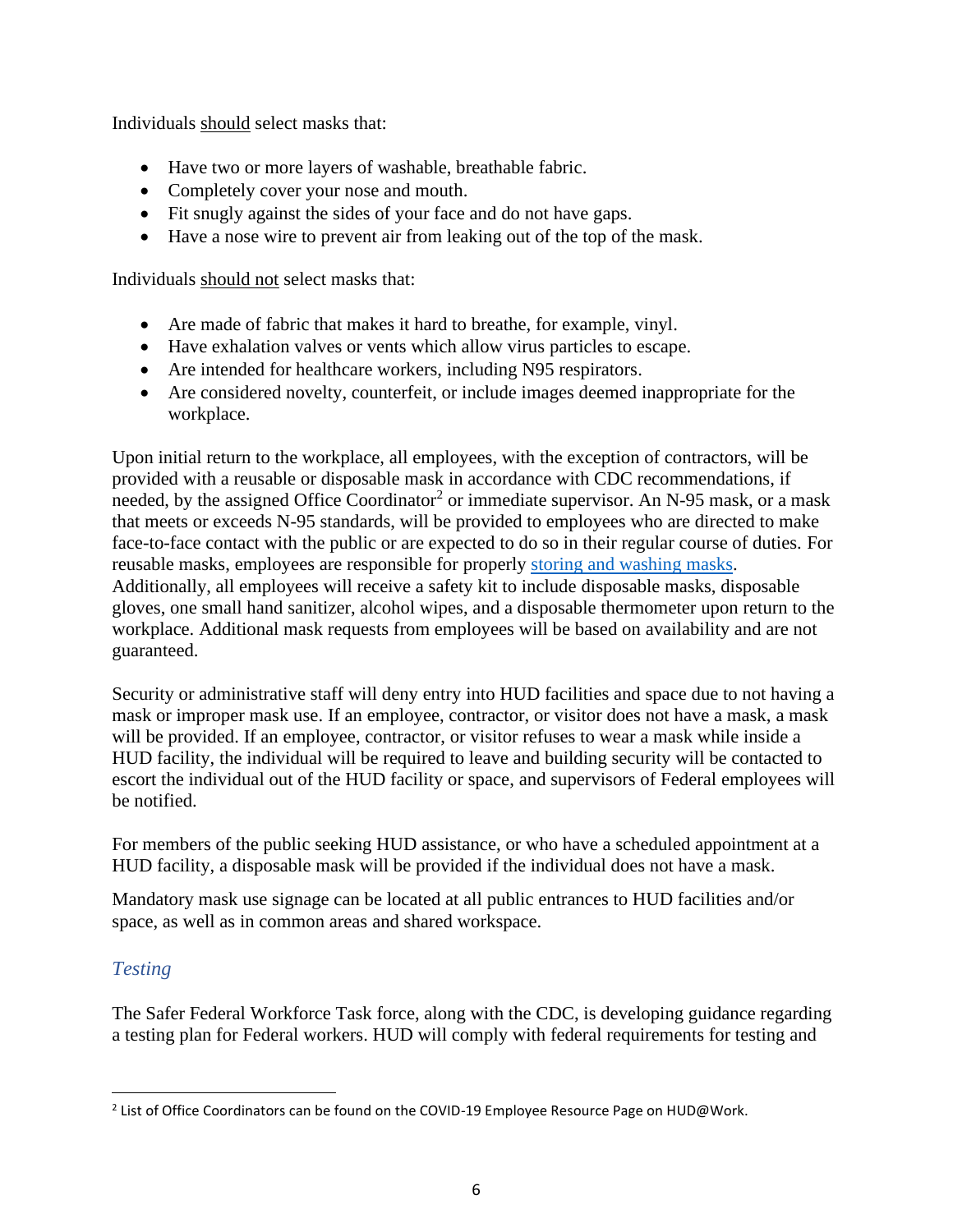await further guidance from the Safer Federal Workforce Task Force. Until this guidance is received, employees can find information on testing at their [local](https://www.naccho.org/membership/lhd-directory) or [state](https://www.cdc.gov/publichealthgateway/healthdirectories/healthdepartments.html) health departments.

For additional information regarding *who should get tested*, please visit [CDC's website.](https://www.cdc.gov/coronavirus/2019-ncov/testing/diagnostic-testing.html#who-should-get-tested)

## <span id="page-6-0"></span>*Travel*

The Department has halted all travel until further notice, with the exception of mission-critical trips. Mission-critical trips are defined as being essential to continued operations and failure to attend or travel will have a significant impact on business operations—this will vary for each program office due to diverse functions and missions. Mission-critical trips include local, state, and international travel.

If mission-critical, domestic travel is required, travel must be reviewed and approved by the General Deputy Assistant Secretary or equivalent of the respective program office and include a written justification explaining why the requested travel is considered *mission critical*.

For approved mission-critical travel that requires face-to-face interaction, employees will be provided with a N-95 mask or a mask that meets or exceed N-95 standards.

For both official business and personal travel, employees are required to strictly adhere to CDC [travel guidelines](https://www.cdc.gov/coronavirus/2019-ncov/travelers/index.html) before, during, and after travel. If deciding to travel, HUD employees and contractors must carefully assess travel risk prior to travel, wear masks during all portions of the trip, follow social distancing guidelines, regularly wash hands and/or use hand sanitizer when washing is not possible.

HUD employees and contractors must notify their immediate supervisor of any personal travel if the employee or contractor **works onsite or plans to access a HUD facility after travel**. Employees and contractors must follow the below CDC [quarantine](https://www.cdc.gov/coronavirus/2019-ncov/if-you-are-sick/quarantine.html) and [testing](https://www.cdc.gov/coronavirus/2019-ncov/travelers/testing-air-travel.html) guidance after official business and personal travel, and before returning to the workplace:

• Get a viral test 3-5 days after travel AND stay home and self-quarantine for a full 7 days after travel.

**Note:** [COVID-19 tests](https://www.hhs.gov/coronavirus/community-based-testing-sites/index.html) are available at no cost nationwide at health centers and select pharmacies.

- o *Even if you test negative*, stay home and self-quarantine for the full 7 days.
- o *If your test is positive*, isolate yourself to protect others from getting infected.
- **If you do not get tested, stay home and self-quarantine for 10 days after travel.**
- Avoid being around people who are at increased risk for severe illness for 14 days, whether you get tested or not.
- Employees may telework while quarantining.
- While on approved official travel, quarantine-related expenses will be covered by the Department. Additionally, employees will not be required to use accrued leave for any quarantine requirement while on official travel.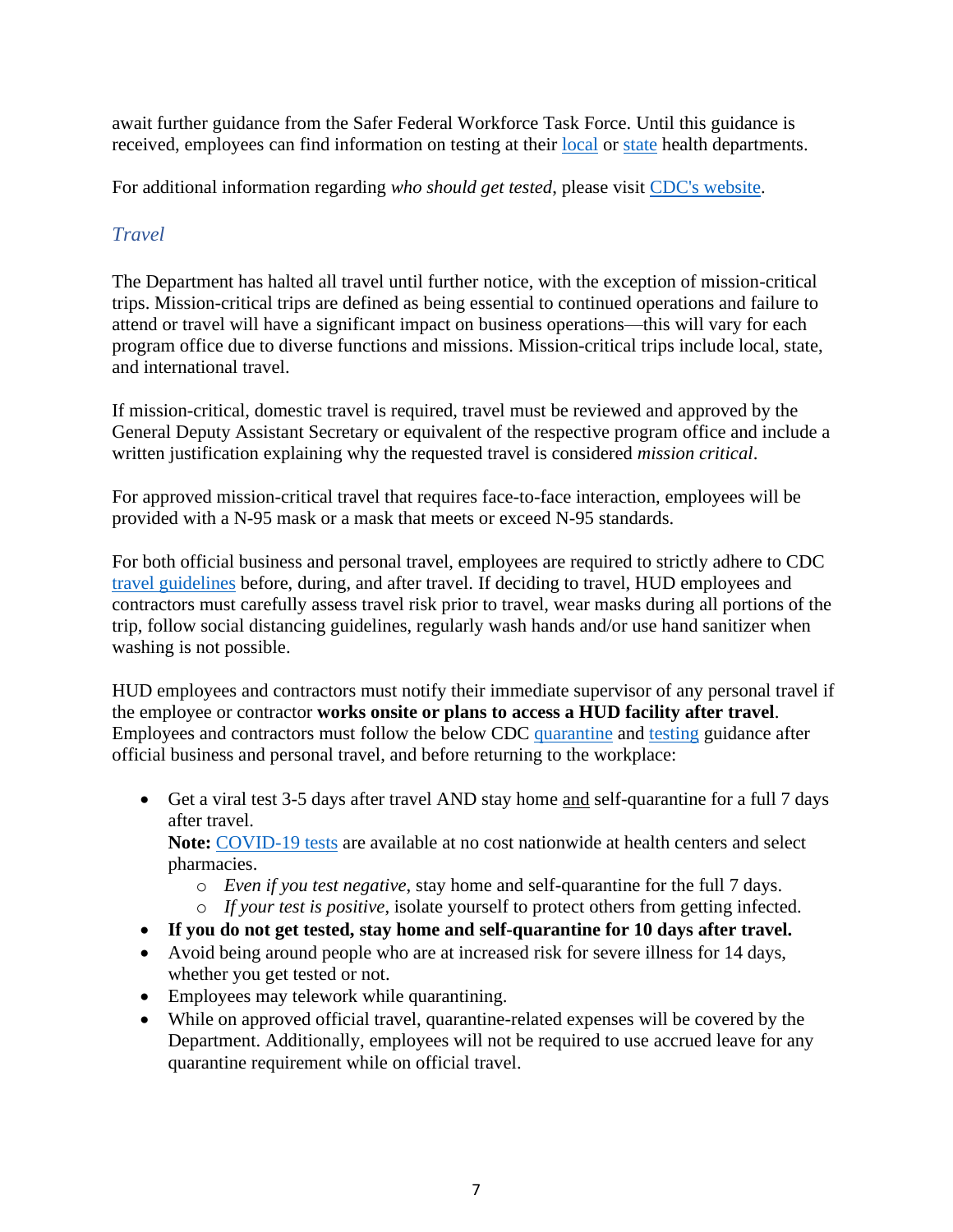## <span id="page-7-0"></span>*Symptom Monitoring*

Prior to entering the workplace, employees and contractors should consistently self-monitor for [symptoms of COVID-19.](https://www.cdc.gov/coronavirus/2019-ncov/symptoms-testing/symptoms.html) If an employee, contractor, or visitor is experiencing symptoms, they must not access the building, follow [CDC recommended steps](https://www.cdc.gov/coronavirus/2019-ncov/if-you-are-sick/steps-when-sick.html) on what to do when sick, and get tested. If an employee, contractor, or visitor develops any symptoms consistent with COVID-19 while in the building, they must immediately isolate, notify their supervisor, promptly leave the workplace, and follow [CDC recommended steps,](https://www.cdc.gov/coronavirus/2019-ncov/if-you-are-sick/steps-when-sick.html) including testing. If additional support is needed, please email the COVID-19 Team at [COVID19Reporting@hud.gov.](mailto:COVID19Reporting@hud.gov)

## **Headquarters**

To protect the health and safety of all employees, all employees, contractors, and visitors to the Weaver Building will be required to utilize the temperature screening kiosks upon entering the building. HUD Security Officers will direct employees to the screening kiosks to self-administer the temperature scan. A notification of green (pass) or red (stop) will alert the attending security guard of access eligibility. Based on guidance from the CDC, any employee, contractor, or visitor registering a temperature of **100.4°F or above** will be **denied entry** to the building by the security officer.

In addition, prior to entering the building, all employees, contractors, and visitors must complete a self-screening assessment. This includes checking for [symptoms of Coronavirus,](https://www.cdc.gov/coronavirus/2019-ncov/symptoms-testing/symptoms.html) being aware of possible exposure to the virus, and adhering to any [quarantine](https://www.cdc.gov/coronavirus/2019-ncov/if-you-are-sick/quarantine.html) requirements if exposed. Employees, contractors, and visitors may use the following tools to assist with selfscreening:

- CDC's [Coronavirus Self Checker](https://www.cdc.gov/coronavirus/2019-ncov/symptoms-testing/coronavirus-self-checker.html)
- HUD's [COVID-19 Screening Tool](https://www.hud.gov/screening) (QR code)



All employees, contractors, and visitors must follow appropriate instructions after taking the selfassessment. Any employee or contractor denied entry to the Weaver Building based upon an elevated body temperature (100.4°F or above) should notify their supervisor to determine appropriate next steps, and seek medical advice and/or attention, if required.

## Regional/Field Offices (applies to Satellite Offices and Ginnie Mae)

Prior to entering a HUD facility or space, all employees, contractors, and visitors, when allowed, must complete a self-screening assessment. This includes checking for [symptoms of](https://www.cdc.gov/coronavirus/2019-ncov/symptoms-testing/symptoms.html)  [Coronavirus,](https://www.cdc.gov/coronavirus/2019-ncov/symptoms-testing/symptoms.html) being aware of possible exposure to the virus, and adhering to any [quarantine](https://www.cdc.gov/coronavirus/2019-ncov/if-you-are-sick/quarantine.html) requirements if exposed. Employees, contractors, and visitors may use the following tools to assist with self-screening:

- CDC's [Coronavirus Self Checker](https://www.cdc.gov/coronavirus/2019-ncov/symptoms-testing/coronavirus-self-checker.html)
- HUD's [COVID-19 Screening Tool](https://www.hud.gov/screening) (QR Code)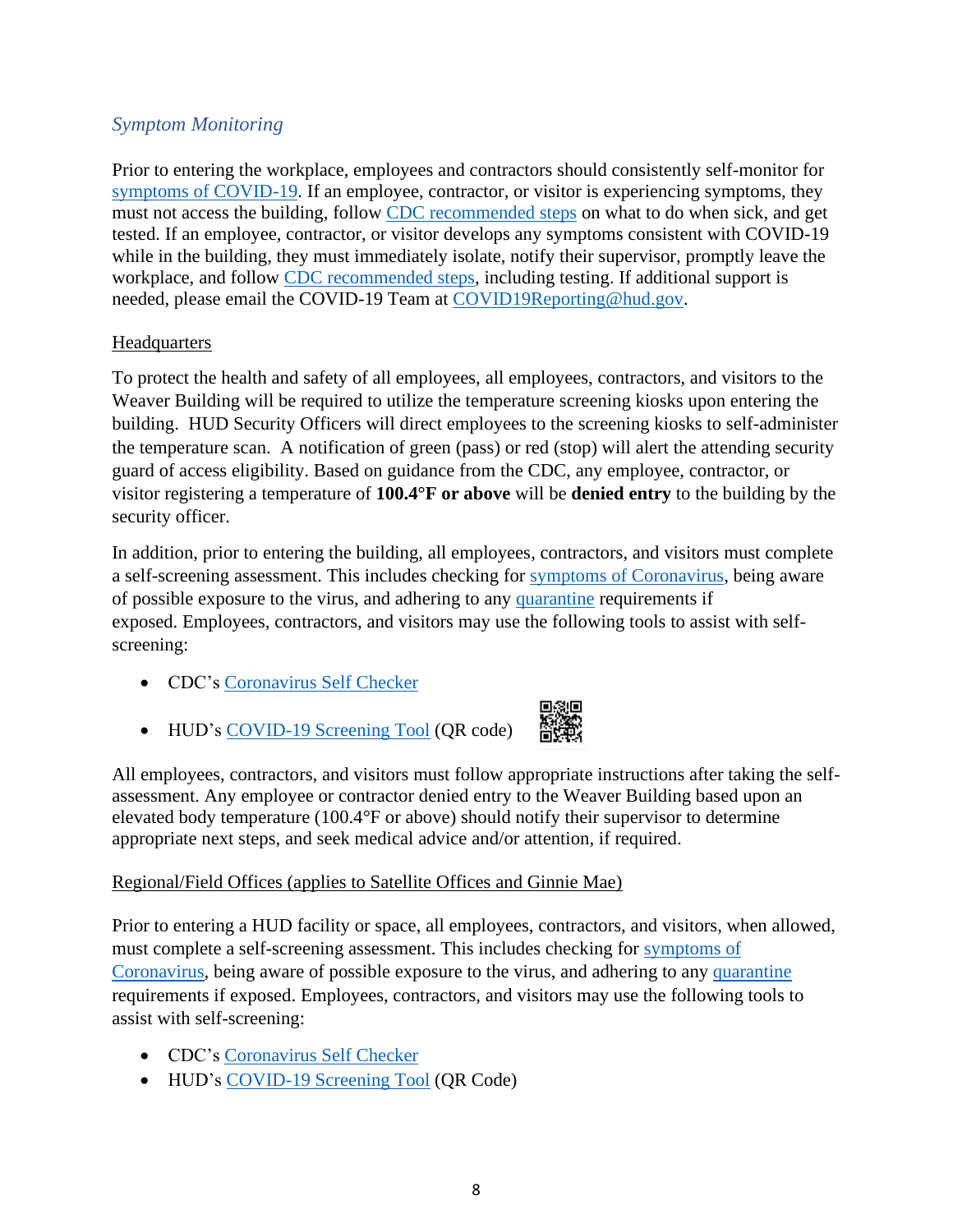All employees, contractors, and visitors must follow appropriate instructions after taking the selfassessment. Self-temperature checks are encouraged prior to entering the HUD facility or space. If the body temperature registers at 100.4 or above, do not enter the building. Employees and contractors should notify their supervisor to determine appropriate next steps, and seek medical advice and/or attention, if required.

## <span id="page-8-0"></span>*Isolation and Quarantine*

## Isolation

Per the CDC, [isolation](https://www.cdc.gov/coronavirus/2019-ncov/if-you-are-sick/isolation.html) is used to separate people infected with COVID-19 from those who are not infected. If in isolation, employees and contractors must stay home until it is safe for them to be around others.

If an employee or contractor is experiencing [symptoms and/or warning signs for COVID-19,](https://www.cdc.gov/coronavirus/2019-ncov/symptoms-testing/symptoms.html) or is confirmed to have COVID-19, they should:

## • **NOT come to work.**

- Stay home except to get medical care, if required.
- Separate themselves from other people.
- Monitor symptoms.
- Follow care instructions from healthcare provider and local health department.
- Know when to seek [emergency medical attention:](https://www.cdc.gov/coronavirus/2019-ncov/if-you-are-sick/steps-when-sick.html)
	- o Look for emergency warning signs such as trouble breathing or tiring without exerting much effort, persistent pain or pressure in the chest, new confusion, inability to wake or stay awake, bluish lips or face (not comprehensive list).
- Employees may telework if physically able and duties can be performed at home or choose to take leave.

After following the guidance above, employees/contractors should **immediately** notify their supervisor to ensure the incident is reported **timely**. CDC recommends that individuals may come out of isolation if the following criteria is achieved:

- At least 10 days since symptoms first appeared **and**
- At least 24 hours with no fever without fever-reducing medication **and**
- Other symptoms of COVID-19 are improving

Any employees/contractors who reported a positive COVID-19 test must follow the isolation guidelines above and not access a HUD facility until all COVID symptoms have subsided. Per CDC, if you have recovered from your symptoms after testing positive for COVID-19, you may continue to test positive for three months or more without being contagious to others. Additional testing should be discussed with your healthcare provider, who may work with an infectious disease expert at your [local health department](https://www.cdc.gov/publichealthgateway/healthdirectories/index.html) to determine when you can be around others.

## **Quarantine**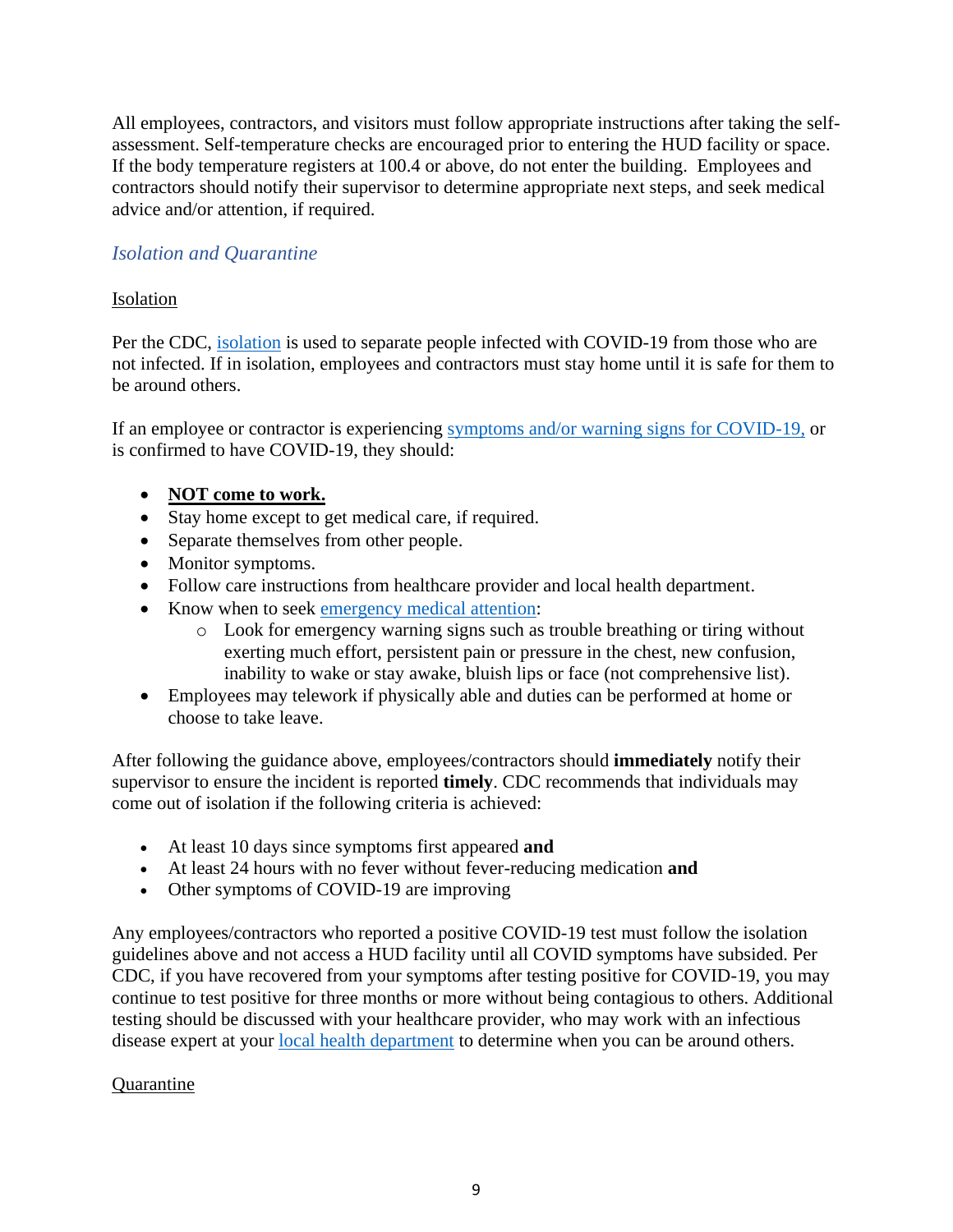Per the CDC, [quarantine](https://www.cdc.gov/coronavirus/2019-ncov/if-you-are-sick/quarantine.html) is used to keep someone who might have been exposed to COVID-19 away from others. If an employee or contractor confirms exposure outside of the workplace, or receives notification of exposure in the workplace (*see* Contact Tracing), they should:

- **NOT come to work**.
- Stay home for 14 days after your last contact with a person who has COVID-19.
	- o Close contact is defined as being within 6 feet for a period of 15 minutes or more.
- Watch for fever (100.4◦F), cough, shortness of breath, or other symptoms of COVID-19.
- Separate themselves from others, if possible.
- Employees may telework if physically able and duties can be performed at home.

Employees who choose to access a HUD facility may return to the workplace after completing 14 days of quarantine, or after day 7 following a negative test result (test must occur on day 5 or later). **Note:** [COVID-19 tests](https://www.hhs.gov/coronavirus/community-based-testing-sites/index.html) are available at no cost nationwide at health centers and select pharmacies.

## <span id="page-9-0"></span>*Contact Tracing*

Contact tracing is used by health departments to prevent the spread of infectious disease. In general, contact tracing involves identifying people who have an infectious disease (cases) and their contacts (people who may have been exposed) and working with them to interrupt disease transmission. For COVID-19, this includes asking cases to isolate and contacts to quarantine at home voluntarily.

## **HUD's response is meant to minimize and prevent exposure in the workplace.** The

Department will generally not contact the public health department of an exposure unless circumstances warrant. Testing sites and primary care providers are responsible for reporting confirmed positive cases to local health departments. Employees should contact their health provider to ensure contact tracing is performed in accordance with local guidelines.

If an employee or contractor is experiencing [symptoms and/or warning signs for COVID-19,](https://www.cdc.gov/coronavirus/2019-ncov/symptoms-testing/symptoms.html) or is confirmed to have COVID-19, they should:

- **NOT come to work.**
- Stay home except to get medical care, if required.
- Separate themselves from other people.
- Monitor symptoms.
- Follow care instructions from healthcare provider and local health department.
- Know when to seek emergency medical attention:
	- o Look for emergency warning signs such as trouble breathing, persistent pain or pressure in the chest, new confusion, inability to wake or stay awake, bluish lips or face (not comprehensive list).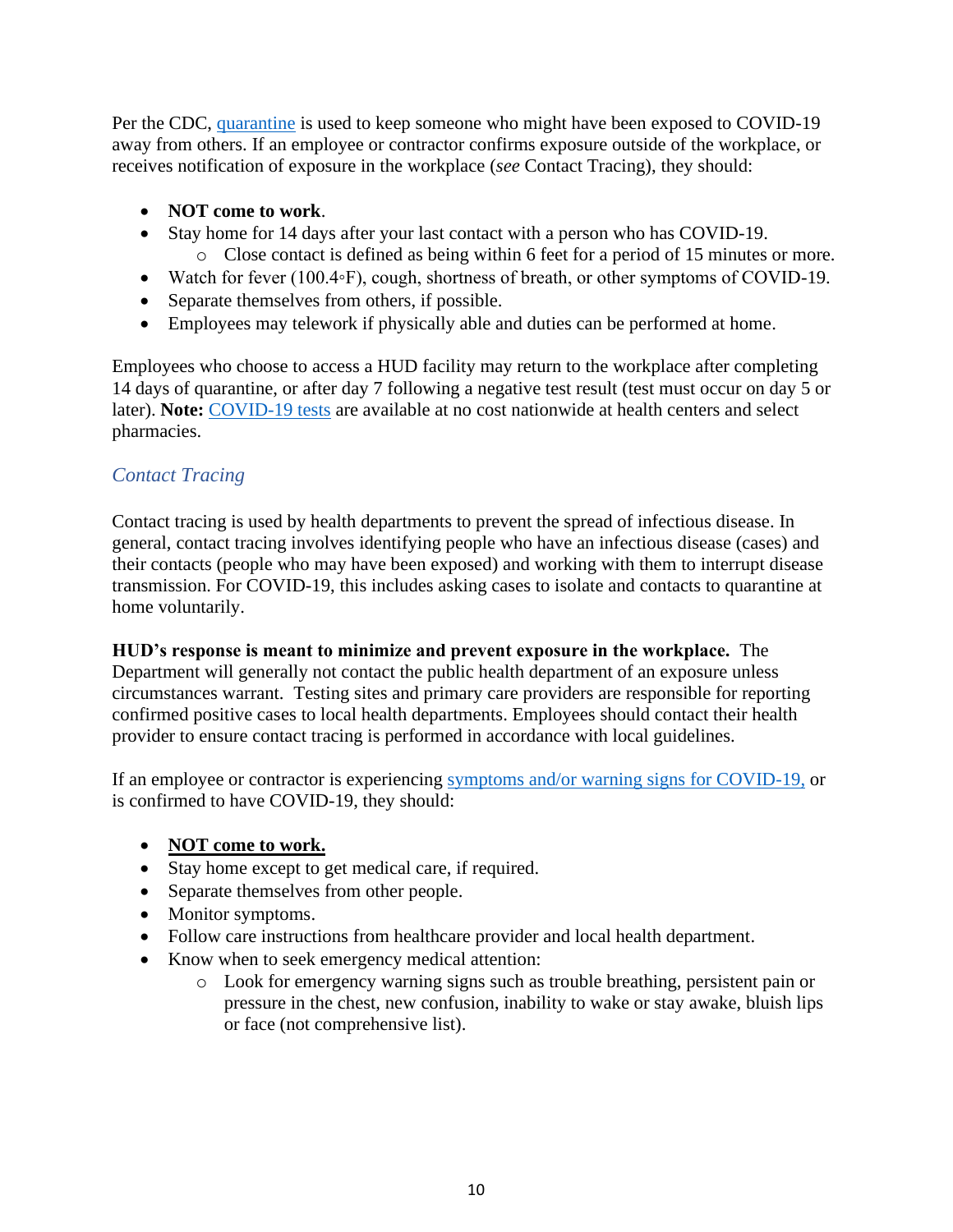After following the guidance above, employees/contractors must **immediately** notify their supervisor to ensure the incident is reported **timely**. Once reported, the following steps should be taken:

#### **Headquarters**

- 1. The Supervisor will inform the Office Coordinator for their respective program area and include responses to the questions below:
	- a. Is the individual a federal employee or contractor?
	- b. Is this a confirmed positive case or confirmed exposure?
	- c. When did the individual start experiencing symptoms?
	- d. If experiencing symptoms, has the individual taken a test? Awaiting results?
	- e. Is the individual under isolation/quarantine protocol?
	- f. What office/program area is the individual in?
	- g. Has the individual accessed the building in the past 7 days? If so, list all days the employee was in the building.
	- h. What areas/offices did the individual access in the past 7 days?
	- i. In the past 14 days, did the individual come into **close contact** with any HUD employees and/or contractors while in the HUD facility? If so, please provide all names.

(*The CDC defines close contact as being within 6 feet of someone with COVID-19 for a period of 15 minutes or more over a 24-hour period*)

- j. Was the individual wearing a mask or personal protective equipment at all times while in the building?
- 2. The Office Coordinator will forward notification and responses to the COVID-19 team at [Covid19Reporting@hud.gov,](mailto:Covid19Reporting@hud.gov) who will commence closing off affected areas and scheduling any required cleaning and disinfecting. For the satellite offices, the Office Coordinator, in conjunction with facilities, will work with building management to coordinate cleaning and disinfecting. For privacy purposes, names of individuals are **NOT required** when reporting, unless otherwise stated.

#### Regional/Field Offices

- 1. The Supervisor will inform the Office Coordinator (Deputy Regional Administrator or Field Office Director) for their respective regional/field office and include responses to the questions below:
	- a. Is the individual a federal employee or contractor?
	- b. Is this a confirmed positive case or confirmed exposure?
	- c. When did the individual start experiencing symptoms?
	- d. If experiencing symptoms, has the individual taken a test? Awaiting results?
	- e. Is the individual under isolation/quarantine protocol?
	- f. What office/program area is the individual in?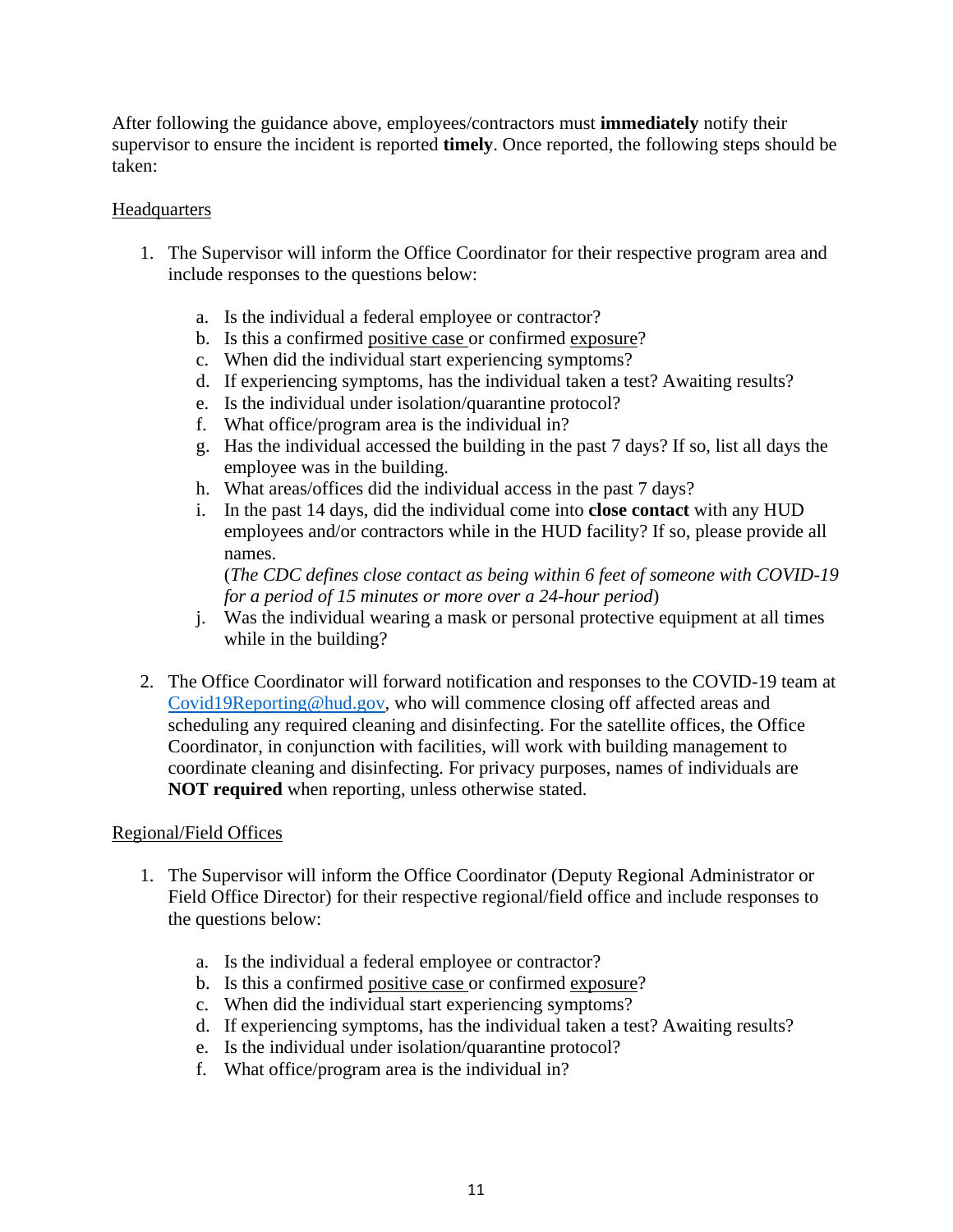- g. Has the individual accessed the building in the past 7 days? If so, list all days the employee was in the building.
- h. What areas/offices did the individual access in the past 7 days?
- i. In the past 14 days, did the individual come into **close contact** with any HUD employees and/or contractors while in the HUD facility? If so, please provide all names.

(*The CDC defines close contact as being within 6 feet of someone with COVID-19 for a period of 15 minutes or more over a 24-hour period*)

- j. Was the individual wearing a mask or personal protective equipment at all times while in the building?
- 2. If not in a regional office, the Office Coordinator will inform the Deputy Regional Administrator for their respective field and the Regional Support Manager who will contact GSA/building management to begin any required cleaning and disinfecting.
- 3. The Deputy Regional Administrator will forward notification and responses to the COVID-19 team at [Covid19Reporting@hud.gov.](mailto:Covid19Reporting@hud.gov) For privacy purposes, names of individuals are NOT required when reporting, unless otherwise stated.

## Ginnie Mae

- 1. The Supervisor will inform the Office Coordinator and include responses to the questions listed above.
- 2. The Office Coordinator will alert the Senior Vice President (SVP) and contact building management to begin any required cleaning and disinfecting.
- 3. The SVP will forward notification and responses to the COVID-19 team at [Covid19Reporting@hud.gov.](mailto:Covid19Reporting@hud.gov) For privacy purposes, names of individuals are **NOT required** when reporting, unless otherwise stated.

Upon receipt, a member of the COVID-19 team will follow up with the Office Coordinator to acknowledge receipt and request additional information, if required. Subsequently, individuals identified as being in close contact will receive an exposure notification from [OfficeofAdministration@hud.gov.](mailto:OfficeofAdministration@hud.gov)

If reporting a confirmed or suspected case, it is the responsibility of the employee to provide accurate and timely information. To protect confidentiality and prevent violations of the Health Insurance and Portability and Accountability Act, reported information should only be shared with the persons identified above, unless otherwise stated.

## <span id="page-11-0"></span>*Confidentiality*

If sending test results and medical information, to ensure confidentiality and privacy, employees should send via email only to their immediate supervisor and [COVID19Reporting@hud.gov.](mailto:COVID19Reporting@hud.gov) The email should be encrypted before sending. Documents will be stored with the COVID point of contact and only available to those on a need-to-know basis.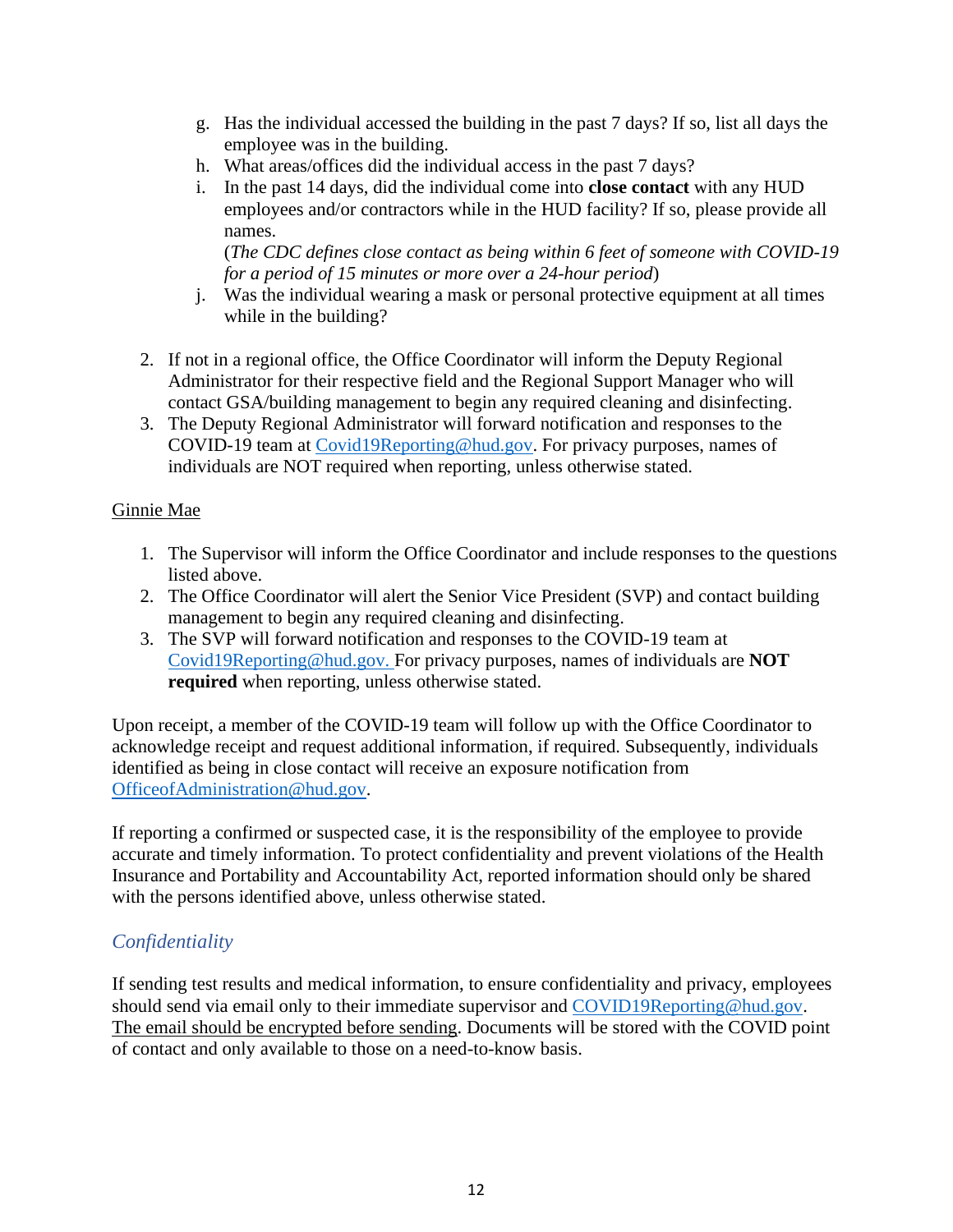(**How to Encrypt Email:** When creating a new email in Microsoft outlook, go to *Options* on the ribbon, select the *Encrypt* option)

# <span id="page-12-0"></span>**Workplace Operations**

## <span id="page-12-1"></span>*Occupancy*

All HUD offices will adhere to a 25 percent maximum occupancy limit (*see* Appendix A – HUD Occupancy Limits) Field offices with less than 20 total employees and contractors generally have variable floor plans. In this instance, the office coordinator will establish an appropriate capacity limit based on CDC guidelines to ensure social distancing, which must be approved by FPM's Assistant Deputy Secretary. Any exceptions to the maximum occupancy limits would need to be approved by the HUD Deputy Secretary, in consultation with the Safer Federal Workforce Task Force. Communication concerning capacity limits and returning to the workplace will be sent to all staff.

Employees will be provided 30-day advanced notice before returning to the worksite.

## Headquarters (including satellite offices)

Each program office will be provided with a maximum capacity number (based on a percentage of the overall facility number), which will be used in conjunction with the COVID telework plans to ensure social distancing guidelines are being followed. The program offices leaders and office coordinators will be responsible for aligning COVID telework plans with the maximum number provided for their program area. The occupancy limit will be monitored and enforced by the Office of Administration and program office coordinators, including monitoring building access via the PIV system for safety and contact tracing purposes.

The following steps will apply for monitoring building access and capacity:

- 1. Employee must notify their immediate supervisor of intent to access Weaver building or satellite office.
- 2. Immediate supervisor will notify the Office Coordinator (Administrative Officer) of date/s employee plans to enter the building.
- 3. The Office Coordinator will track access and ensure maximum limit is not surpassed for their respective program area.

For Ginnie Mae, the Senior Vice President (SVP) for the respective areas will be responsible for aligning maximum telework plans with the maximum number provided for their program area. The occupancy limit will be monitored and enforced by the SVP, Ginnie Mae.

## Regional/Field Offices

Each HUD facility will be provided with a maximum capacity number for the office or space, which will be used in conjunction with the maximum telework schedule to ensure social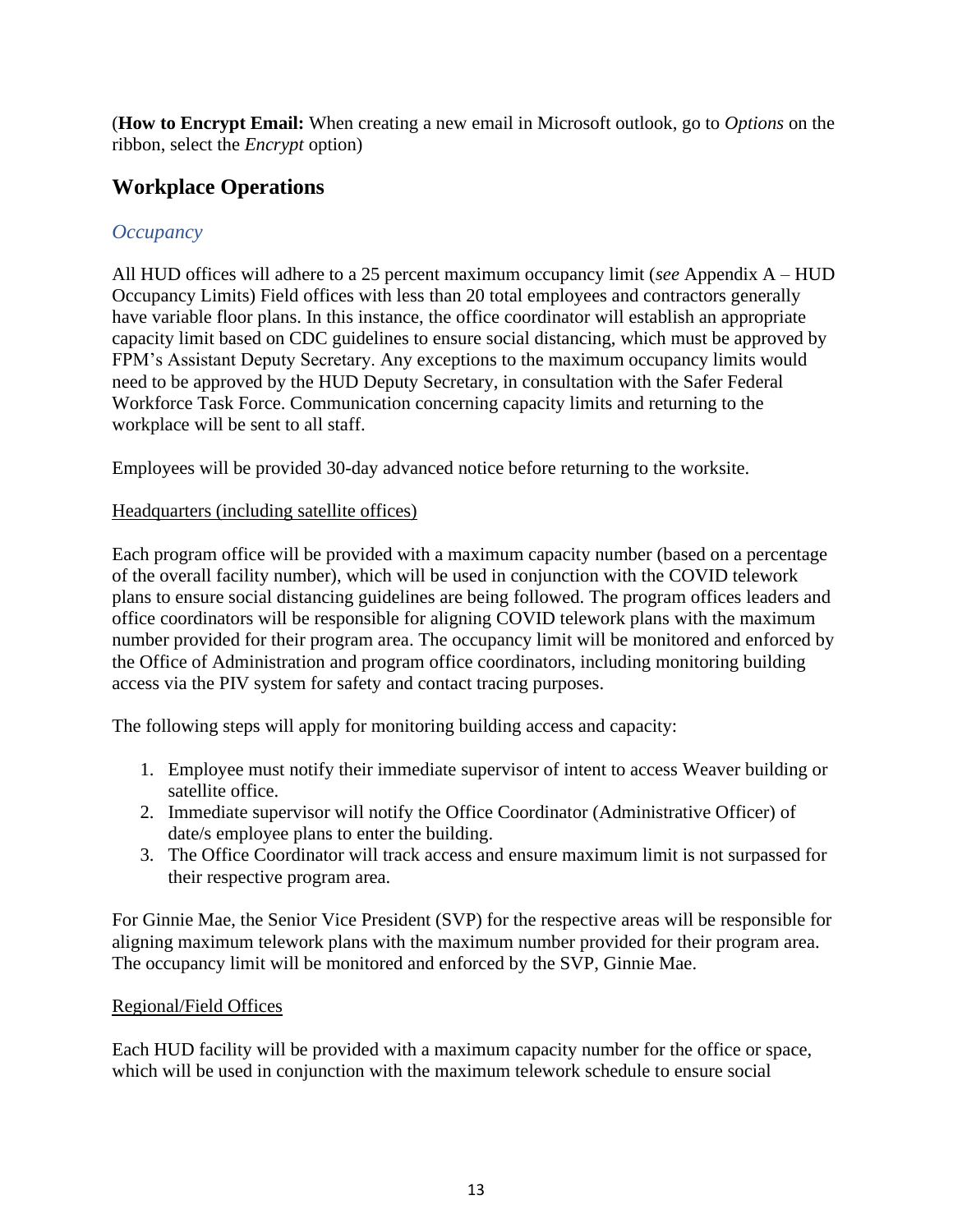distancing guidelines are being followed. The occupancy limit will be monitored and enforced by the office coordinators (Deputy Regional Administrators or Field Office Directors).

The following steps will apply for monitoring building access and capacity:

- 1. Employees must notify their immediate supervisor of intent to access a regional or field office based on the maximum telework schedule.
- 2. If an employee needs to enter the office on a day that is different from the approved maximum telework schedule, they must seek permission from their immediate supervisor.
- 3. Subsequently, the immediate supervisor will request approval from the Office Coordinator (Deputy Regional Administrator or Field Office Director) for the employee to enter the building.
- 4. The Office Coordinator (Deputy Regional Administrator or Field Office Director) will monitor access and approve or deny the request based on the maximum occupancy limit.
- 5. If local changes warrant, the Office Coordinator (Deputy Regional Administrator or Field Office Director) will seek approval from the ADS or Director for FPM to suspend maximum telework and deny access to all employees. (i.e., local shelter in place and/or stay at home order issued by the locality, rapid and uncontrolled surge in COVID variant spread or confirmed outbreak in HUD occupied space). .

## <span id="page-13-0"></span>*Physical Distancing*

To the extent practicable, HUD employees, contractors, and visitors are required to maintain a distance of at least six feet from others, including in offices, conference rooms, and common and shared workspaces. In previous guidance, the Department established and provided [social](https://www.cdc.gov/coronavirus/2019-ncov/prevent-getting-sick/social-distancing.html)  [distancing guidelines,](https://www.cdc.gov/coronavirus/2019-ncov/prevent-getting-sick/social-distancing.html) per CDC recommendations, and will continue to adhere to and enforce this guidance.

Access to shared areas and conference rooms will be remain limited or closed, and employees and contractors must adhere to maximum capacity limits in these spaces. Where appropriate, signage showing six feet of distance and directional signage have been placed throughout the Weaver Building—including workspaces, restrooms, elevators—in satellite offices, including Ginnie Mae, and in HUD facilities in the field.

The Office of Administration will coordinate any additional signage requests for Headquarters, including satellite offices, and the field.

## <span id="page-13-1"></span>*Environmental Cleaning*

The Department continues to provide enhanced cleaning in all HUD offices, with an emphasis on high touch areas such as elevators, door handles, rest rooms, and common areas.

## **Headquarters**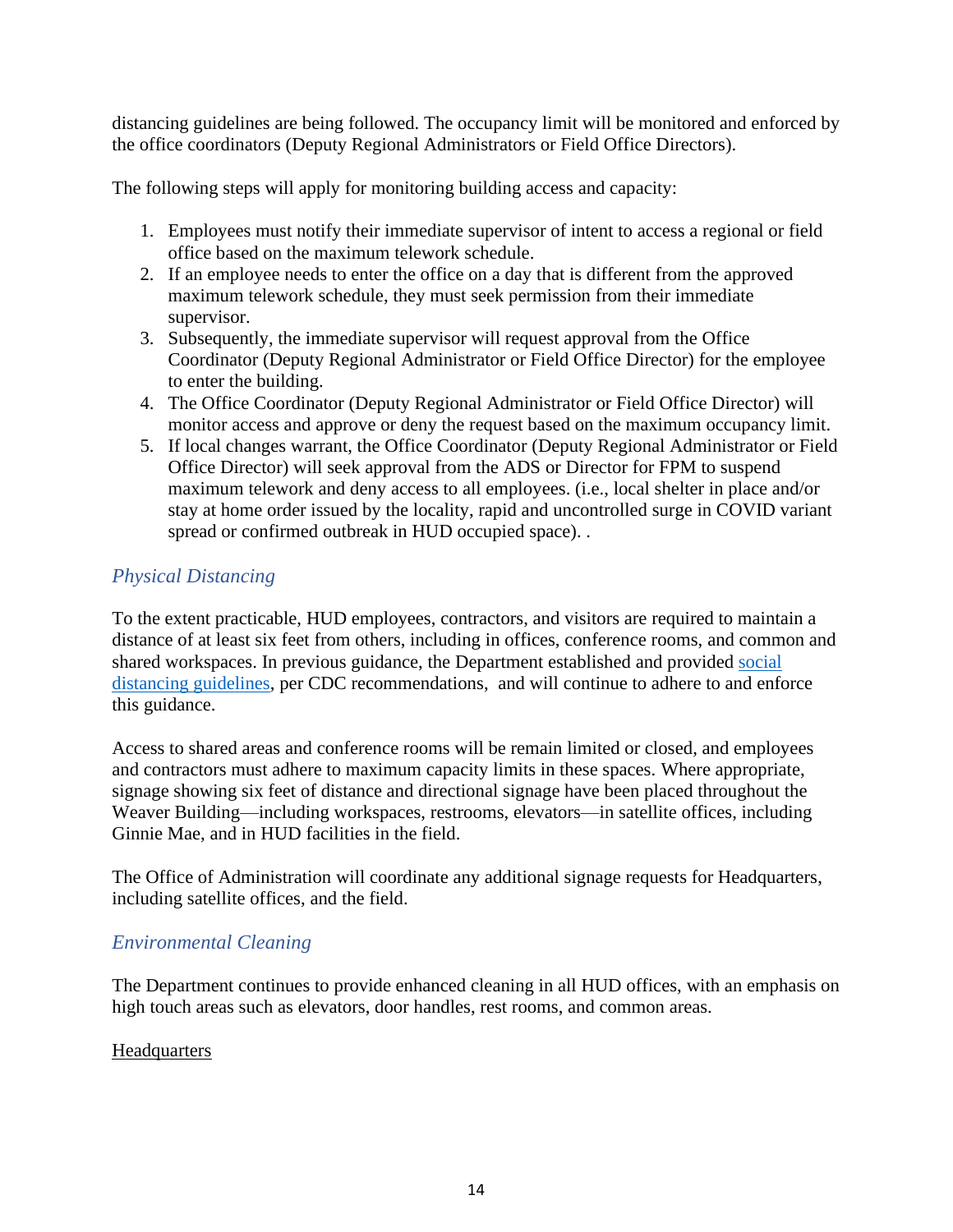In Headquarters, the contracted cleaning company continued to provide enhanced cleaning over the course of the pandemic as the Weaver Building remained open. The contracted cleaning company completes daily interior and exterior enhanced cleaning (*see* Appendix B – Weaver Building Cleaning Process/Checklist).

Employees are responsible for cleaning and disinfecting equipment such as desks, telephones, computers, keyboards, docking stations, computer power supplies, and computer mouse, personal fans and heaters, desk lighting, personal refrigerators, etc. Disinfecting wipes will be available for employee use.

In the event of a suspected or confirmed COVID-19 case in the Weaver Building (*see* Contact Tracing), once reported, facilities management employs a hazard team to complete cleaning and disinfecting. The affected area is immediately closed off and contained, and after a period of 24 hours or more, the space is properly cleaned and sanitized per [CDC cleaning and disinfecting](https://www.cdc.gov/coronavirus/2019-ncov/community/disinfecting-building-facility.html)  [guidelines](https://www.cdc.gov/coronavirus/2019-ncov/community/disinfecting-building-facility.html) (updated 4/5/21). Employees and contractors are not allowed to access the space until cleaning has been completed. If an affected area has been unoccupied for seven or more days, only routine cleaning is required.

A notice will be sent to the affected employees regarding the reported case and the completion of cleaning.

#### Regional and Field Offices (also applies to Satellite Offices)

In the Regional and Field Offices, enhanced cleaning is conducted by GSA and follows published guidance. Per GSA's [Returning to GSA Facilities Guidance,](https://www.gsa.gov/governmentwide-initiatives/emergency-response/returning-to-gsa-facilities/returning-to-facilities-federally-owned-building-management#5) "GSA has modified the existing cleaning contracts for federally owned buildings to include disinfecting requirements for high contact surfaces in common and high traffic areas as part of routine cleaning. Cleaning staff must wipe down all solid, high contact surfaces in building common areas (defined as those areas used or accessed by the government's employees and visitors) at least daily. They must use a disinfectant from the EPA-registered list of products identified as effective against Novel Coronavirus SARS-CoV-2, or other products containing the same active ingredient(s) at the same or greater concentration than those on the list.

Cleaning staff must use products according to the manufacturer's directions. Cleaning staff must wear disposable gloves (e.g., latex, nitrile, etc.), facemasks, and any additional personal protective equipment (PPE) that the cleaning and disinfectant product manufacturers recommend and choose disinfection applications and products that will not damage interior finishes or furnishings".

In [GSA-leased/private buildings,](https://www.gsa.gov/governmentwide-initiatives/emergency-response/returning-to-gsa-facilities/returning-to-facilities-gsa-leased-locations#4) the following cleaning guidance is applied:

"Lessor instructions include the requirement to wipe down daily all solid, high contact surfaces in:

• building common areas (defined as those areas that government's employees and visitors use or access, and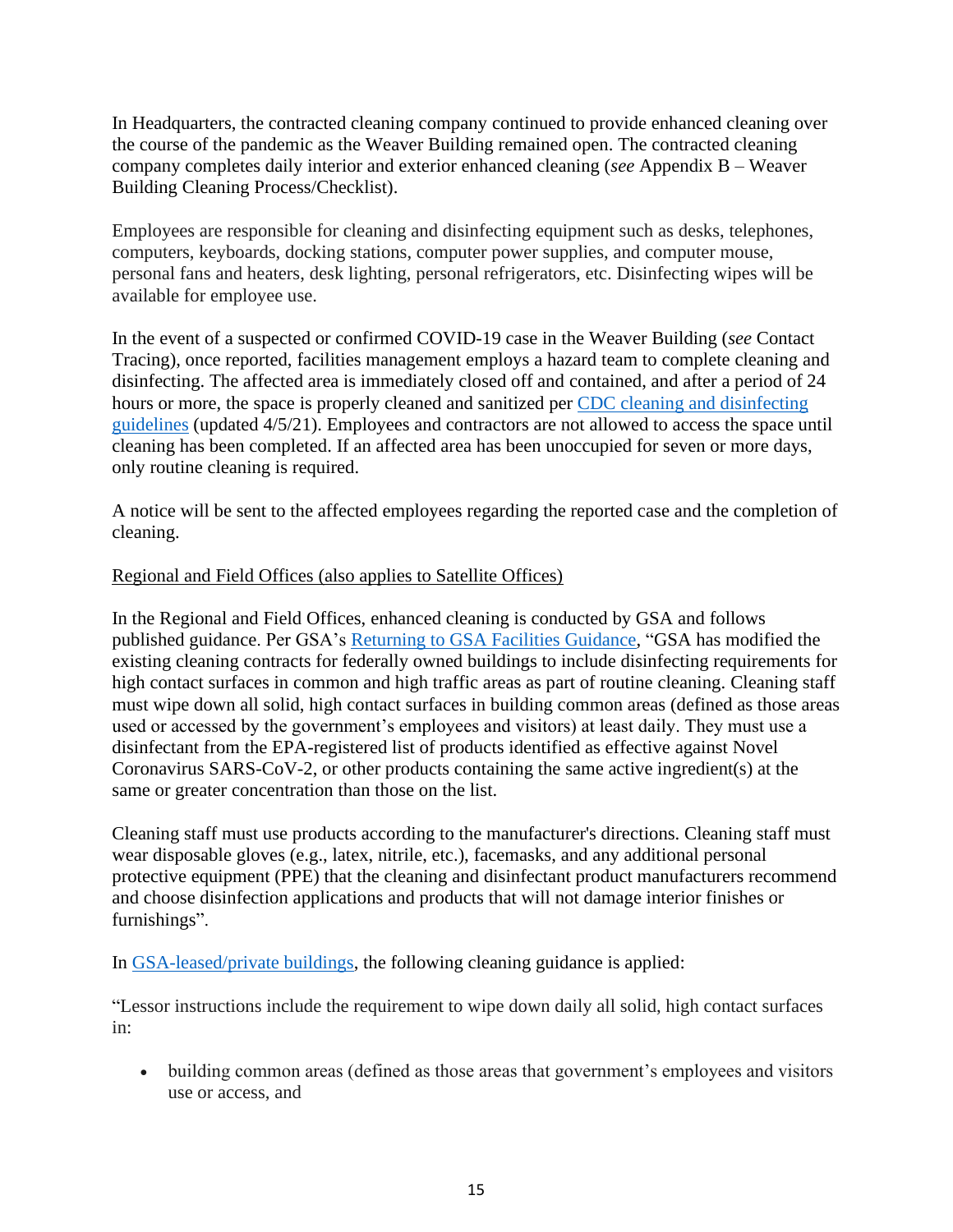- within the leased space, using a disinfectant from the EPA-registered list of products identified as effective against Novel Coronavirus SARS-CoV-2, or other products containing the same active ingredient(s) at the same or greater concentration than those on the list.
- Cleaning staff shall wear disposable gloves (e.g., latex, nitrile, etc.), facemasks, and any additional personal protective equipment (PPE) as recommended by the cleaning and disinfectant product manufacturers. Disinfection application and products should be chosen so as to not damage interior finishes or furnishings. Further, cleaning staff shall use products in accordance with directions provided by the manufacturer.

Examples of solid, high contact surfaces in building common and high traffic areas include, but are not limited to, handrails, doorknobs, key card scan pads, light switches, countertops, tabletops, water faucets and handles, elevator buttons, sinks, toilets and control handles, restroom stall handles, toilet paper and other paper dispensers, door handles and push plates, water cooler and drinking fountain controls."

The Regional or Field Office will confirm with GSA that the current cleaning guidelines as described are being followed.

Employees are responsible for cleaning and disinfecting equipment such as desks, telephones, computers, keyboards, docking stations, computer power supplies, and computer mouse, personal fans and heaters, desk lighting, personal refrigerators, etc. Disinfecting wipes will be available for employee use.

In the event of a suspected or confirmed case in a regional or field office (*see* Contact Tracing), the Deputy Regional Administrator or Field Office Director immediately notifies the GSA Facility Manager, or building management in a private office, the Designate Official, the Facility Security Committee, and the Regional Support Manager. For Ginnie Mae, See [Returning to GSA](https://www.gsa.gov/governmentwide-initiatives/emergency-response/returning-to-gsa-facilities/returning-to-facilities-federally-owned-building-management#5)  [Facilities Guidance](https://www.gsa.gov/governmentwide-initiatives/emergency-response/returning-to-gsa-facilities/returning-to-facilities-federally-owned-building-management#5) for additional information on GSA processes for suspected or confirmed cases.

## <span id="page-15-0"></span>*Hygiene*

Employees, contractors, and visitors are strongly encouraged to follow CDC recommendations on [handwashing,](https://www.cdc.gov/coronavirus/2019-ncov/global-covid-19/handwashing.html) and frequently wash hands with soap and water for at least 20 seconds or, when washing is not feasible, use an alcohol-based hand sanitizer that contains at least 60% alcohol.

Hand sanitizer stations have been placed at the elevators in the Weaver Building, and sanitizer pumps have been placed in high touch areas in the regional/field offices, and satellite offices. Additional hand sanitizer stations will be placed throughout the workspaces for employee use. Program areas have also procured hand sanitizer for their respective employees.

Signs encouraging handwashing have been placed in restrooms and in common areas and are also uploaded on HUD@Work. For information on supplies, please contact the Office Coordinator for your program areas or regional/field office.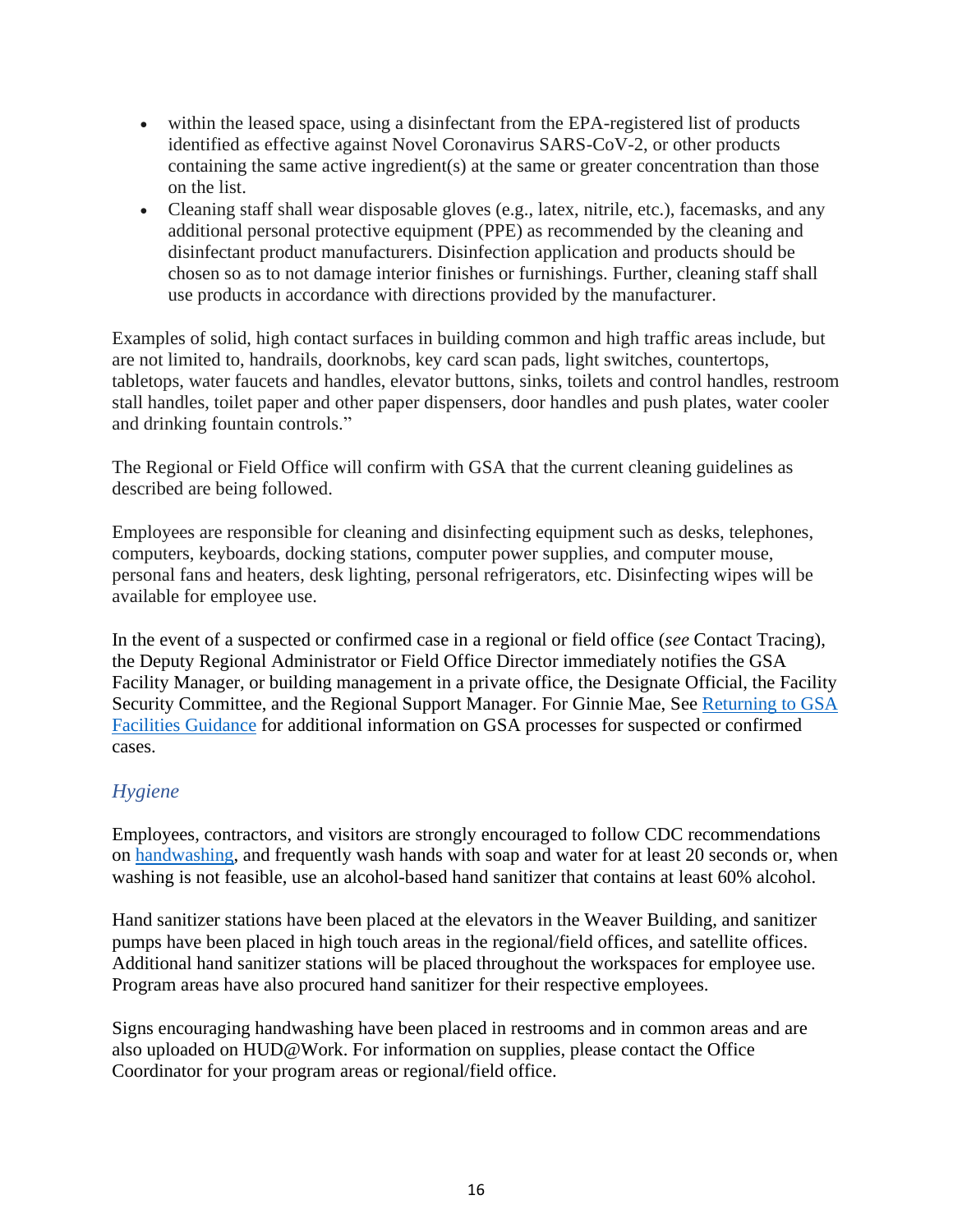## <span id="page-16-0"></span>*Ventilation and Air Filtration*

The heating, ventilation, and air conditioning (HVAC) system in the Weaver Building has been in full operation during the entire period of mandated telework. The building utilizes an Ultraviolet Sanitization system and humidity controls to prevent any occurrence of airborne pathogens. By monitoring the amount of outdoor air intake and balancing that with the ambient outdoor humidity, the system remains in accordance with CDC Guidelines (see link below).

In regional and field offices, and satellite offices, GSA is following the CDC's COVID-related guidance, including HVAC recommendations and [COVID-19 employer information for office](https://www.cdc.gov/coronavirus/2019-ncov/community/office-buildings.html)  [buildings.](https://www.cdc.gov/coronavirus/2019-ncov/community/office-buildings.html) Per GSA's facilities guidance, in GSA-operated buildings, CDC HVAC recommendations will be incorporated based on existing equipment, current configuration, and re-occupancy schedule, including disabling demand-control ventilation, increasing operating hours, increasing use of outside air, ensuring air filters are properly sealed, and upgrading air handler filtration efficiency.

The Regional or Field Office will confirm with GSA that the current HVAC guidelines as described are being followed.

## <span id="page-16-1"></span>*Visitors*

Visitors to HUD facilities will be limited and all meetings are encouraged to be conducted virtually. Prior to entry, all visitors must complete the self-assessment by utilizing the CDC's [Coronavirus Self Checker](https://www.cdc.gov/coronavirus/2019-ncov/symptoms-testing/coronavirus-self-checker.html) or HUD's [COVID-19 Screening Tool.](https://www.hud.gov/screening)

## **Headquarters**

Visitors to the Weaver Building will be required to use the temperature kiosks for access (*see* Symptom Monitoring) and must inform the security guard of the purpose of their visit, such as accessing the Credit Union, Health Unit, or attending an official business meeting which will require an escort. An exception applies to individuals delivering daily mail and packages.

To adhere to occupancy limits in the building, occupancy numbers will be monitored and reviewed every two (2) hours by the head of security.

## Regional/Field Offices and Satellite Offices

Visitors to regional/field offices, and satellite offices, are not allowed at the current time. Contact information for the respective regional/field office is posted at all entryways. Visitors are encouraged to visit [www.hud.gov](http://www.hud.gov/) for information on HUD programs, services, and appropriate [contacts.](https://www.hud.gov/contact)

When visitors are allowed, they will be required to wear masks in all HUD facilities, at all times, in shared workspaces and any common areas (including open floorplan office space, cubicles, conference rooms, restrooms, hallways, and elevators). Masks must also be worn in outdoor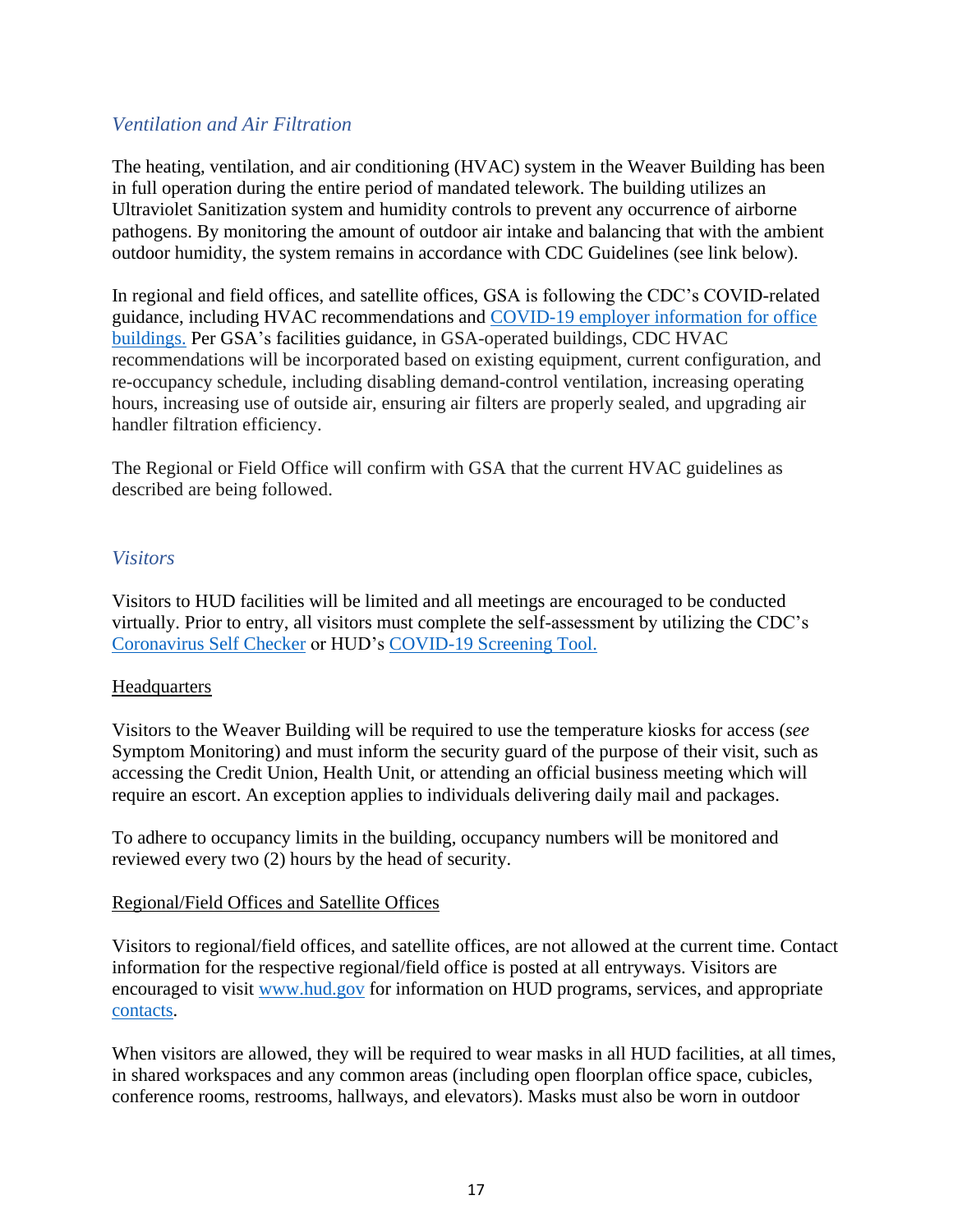shared spaces when physical distancing is not possible. Visitors are also required to adhere to social distancing guidelines while in a HUD facility.

For visitors seeking HUD assistance, or who have a scheduled appointment at a HUD facility, a disposable mask will be provided if the individual does not have a mask. If a visitor refuses to wear a mask while inside a HUD facility, the individual will be asked to leave and building security will be contacted to escort the individual out of the HUD facility or space. For individuals seeking HUD assistance, or who have a scheduled appointment at a HUD facility, a disposable mask will be provided if the individual does not have a mask.

## <span id="page-17-0"></span>*Staggered Work Times and Cohort-Based Scheduling*

#### Headquarters (including satellite offices)

All program areas completed telework plans based on social distancing guidelines for their office space. The telework plans include guidelines that ensure employees who are within 6-feet of each other are not in the office on the same day. Further, for contact tracing purposes and occupancy monitoring, employees must notify their immediate supervisor and Office Coordinator (Administrative Officer) of their respective program office if they plan to enter the building, including date(s) and time.

#### Regional/Field Offices

All regional and field offices completed telework plans based on social distancing guidelines for their office space and floors. In coordination with the local program office leadership, the telework plans include guidelines that ensure employees who are within 6-feet of each other are not in the office on the same day. Regional and field offices will develop a revised maximum telework schedule that meets the 25 % occupancy standards. The staffing plan will outline which employees will work on-site full-time, on-site occasionally, or fully remote and will define what days they are approved to access the office. For contact tracing purposes and occupancy monitoring, employees must notify their immediate supervisors of any intent to access the building. Subsequently, the supervisor will request permission from the Deputy Regional Administrator or Field Office Director if an employee requests to access the office on a day that is different from the assigned maximum telework schedule.

These notices are required to ensure occupancy does not exceed 25 percent (or other approved level for offices with less than 20 employees and contractors) of normal capacity (*see* Occupancy section), as well as compliancy with social distancing guidelines associated with program area and office telework plans. If offices are still under mandatory telework, employees should not enter the building, unless an exception is approved.

## <span id="page-17-1"></span>*Elevators*

The Safety Officer in facilities management conducted a safety inspection of all elevators in the Weaver Building and determined maximum capacity to be two (2) persons per elevator capacity signs are posted in all elevators in the Weaver Building. In the regional and field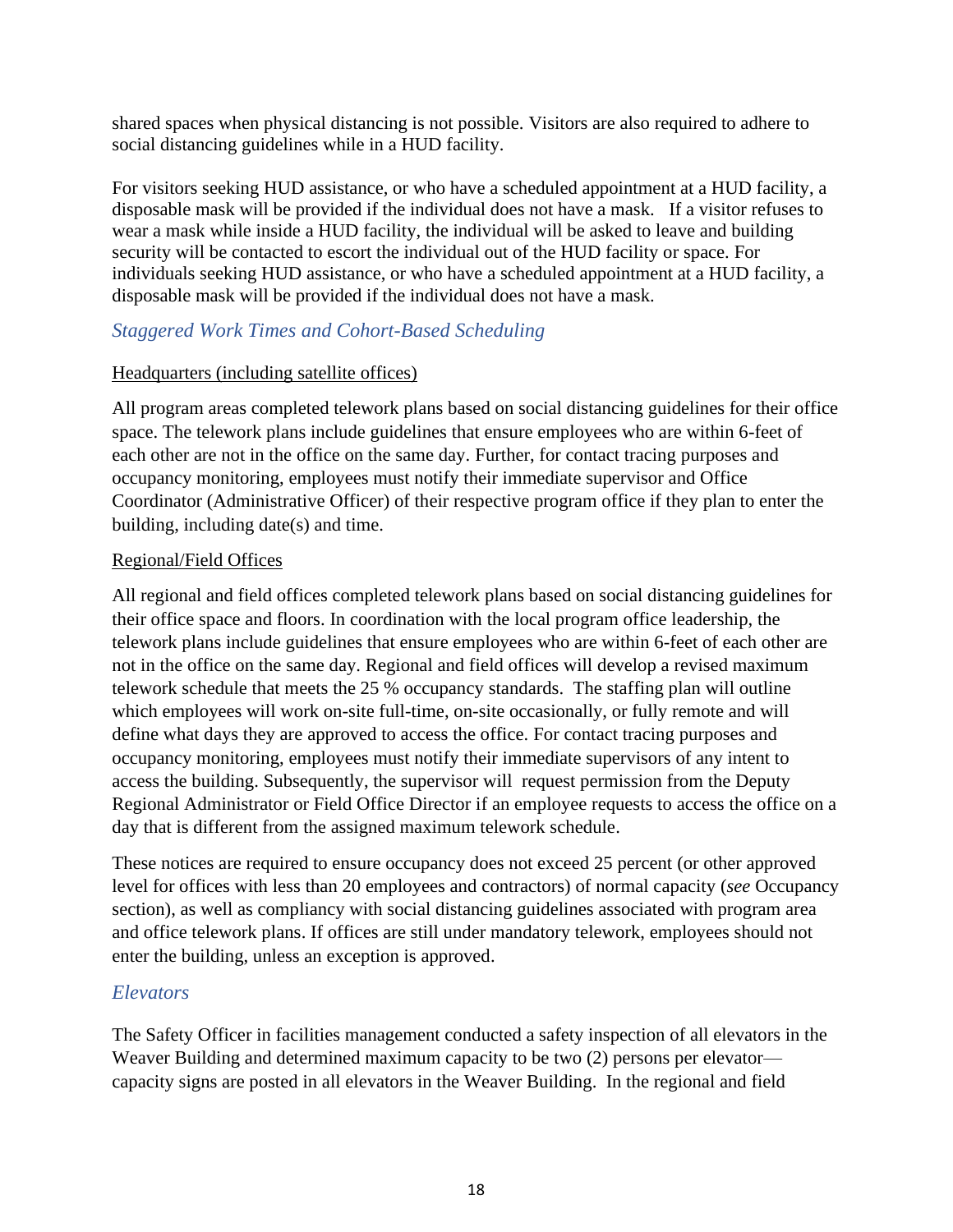offices, and Headquarter satellite offices, elevator capacity and social distancing guidelines are determined by the building management, depending on the size of the elevator car.

Masks must be worn in all elevators and elevator lobbies.

## <span id="page-18-0"></span>*Shared Spaces*

Access to shared spaces remains limited or closed. Where limited use is allowed, social distancing signage has been posted along with signage on employee responsibility for cleaning and disinfecting shared items. Employees should adopt safe hygiene practices when using shared items such as refrigerators and other kitchen appliances, coffee pots, water coolers, office equipment and pencils/pens. Disinfecting wipes and gloves are available for employee use while handling shared and high touch items in shared spaces.

Masks must be worn in all shared spaces.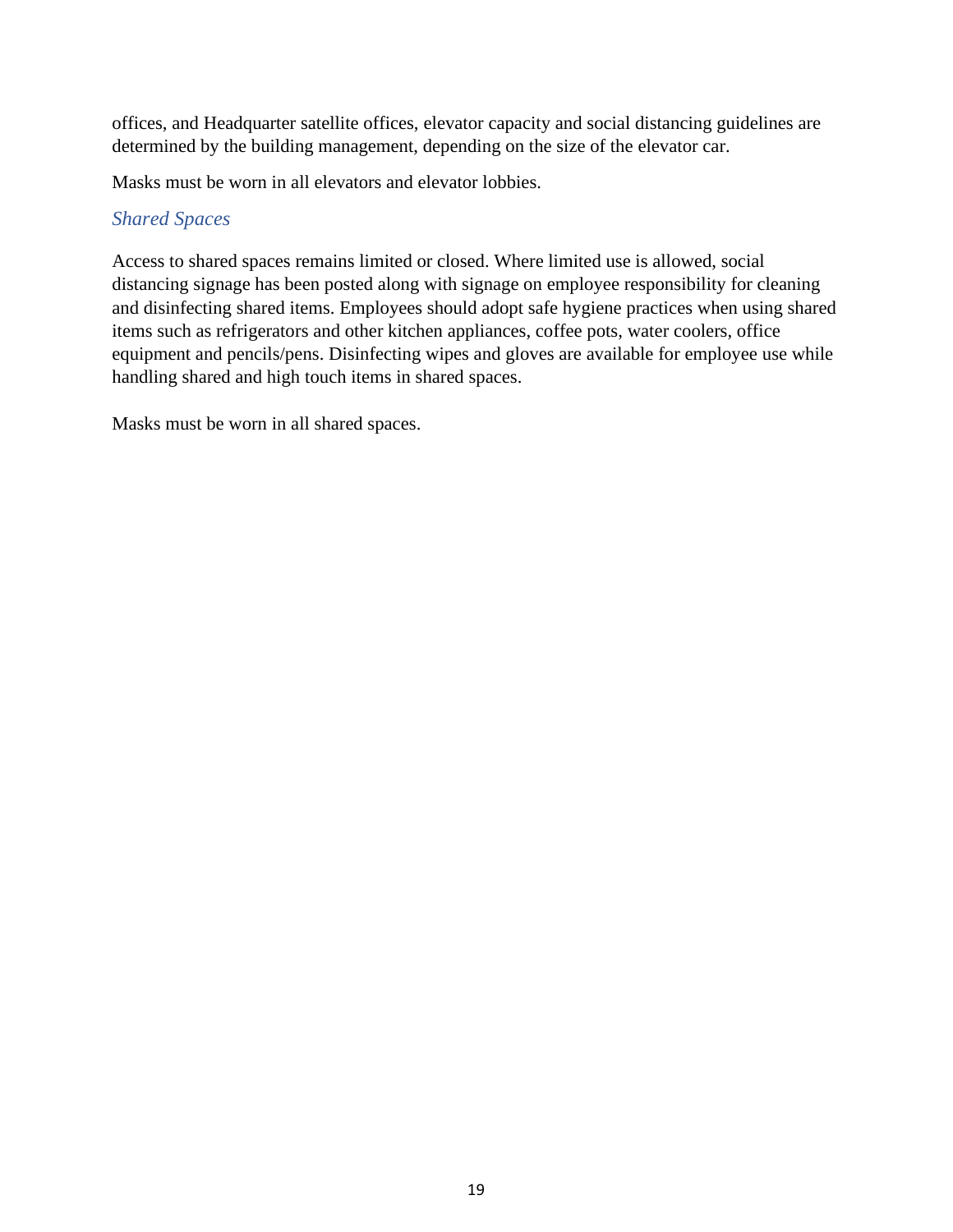# **APPENDIX A – HUD OCCUPANCY LIMITS**

## **HUD Occupancy Limits – Employees, Contractors & Visitors**

<span id="page-19-0"></span>**(**Numbers based on 25% of total staff; occupancy level for highlighted offices will be reviewed and adjusted as needed due to minimal staff; subject to change)

| <b>Headquarters</b> |                                 |                      |  |  |
|---------------------|---------------------------------|----------------------|--|--|
| No.                 | <b>Building</b>                 | <b>Max Occupancy</b> |  |  |
| $\mathbf{1}$        | <b>Weaver Building</b>          | 767                  |  |  |
| $\overline{2}$      | L'Enfant Plaza                  | 20                   |  |  |
| 3                   | <b>Washington Office Center</b> | 50                   |  |  |
| 4                   | Potomac Office Center           | 56                   |  |  |
| 5                   | Portals                         | 12                   |  |  |
| 6                   | Capitol View                    | 50                   |  |  |
| <b>Region 1</b>     |                                 |                      |  |  |
| No.                 | <b>Building</b>                 | <b>Max Occupancy</b> |  |  |
| 1                   | Boston, MA                      | 41                   |  |  |
| $\overline{2}$      | Bangor, ME                      | $\overline{2}$       |  |  |
| 3                   | Burlington, VT                  | $\mathbf{1}$         |  |  |
| 4                   | Hartford, CT                    | 11                   |  |  |
| 5                   | Manchester, NH                  | $\overline{2}$       |  |  |
| 6                   | Providence, RI                  | $\overline{4}$       |  |  |
| 7                   | Boston, MA                      | 41                   |  |  |
| 8                   | Bangor, ME                      | $\overline{2}$       |  |  |
|                     | <b>Region 2</b>                 |                      |  |  |
| No.                 | <b>Building</b>                 | <b>Max Occupancy</b> |  |  |
| 9                   | New York, NY                    | 69                   |  |  |
| 10                  | Albany, NY                      | 9                    |  |  |
| 11                  | Buffalo, NY                     | 15                   |  |  |
| 12                  | Newark, NJ                      | 19                   |  |  |
|                     | <b>Region 3</b>                 |                      |  |  |
| No.                 | <b>Building</b>                 | <b>Max Occupancy</b> |  |  |
| 13                  | Philadelphia, PA                | 73                   |  |  |
| 14                  | Baltimore, MD                   | 21                   |  |  |
| 15                  | Charleston, WV                  | 3                    |  |  |
| 16                  | Pittsburgh, PA                  | 9                    |  |  |
| 17                  | Richmond, VA                    | 13                   |  |  |
| 18                  | Washington, DC Field            | 6                    |  |  |
| 19                  | Wilmington, DE                  | $\overline{2}$       |  |  |
|                     | <b>Region 4</b>                 |                      |  |  |
| No.                 | <b>Building</b>                 | <b>Max Occupancy</b> |  |  |
| 20                  | Atlanta, GA                     | 108                  |  |  |
| 21                  | Birmingham, AL                  | 10                   |  |  |
| 22                  | Columbia, SC                    | $\overline{7}$       |  |  |
| 23                  | Greensboro, NC                  | 15                   |  |  |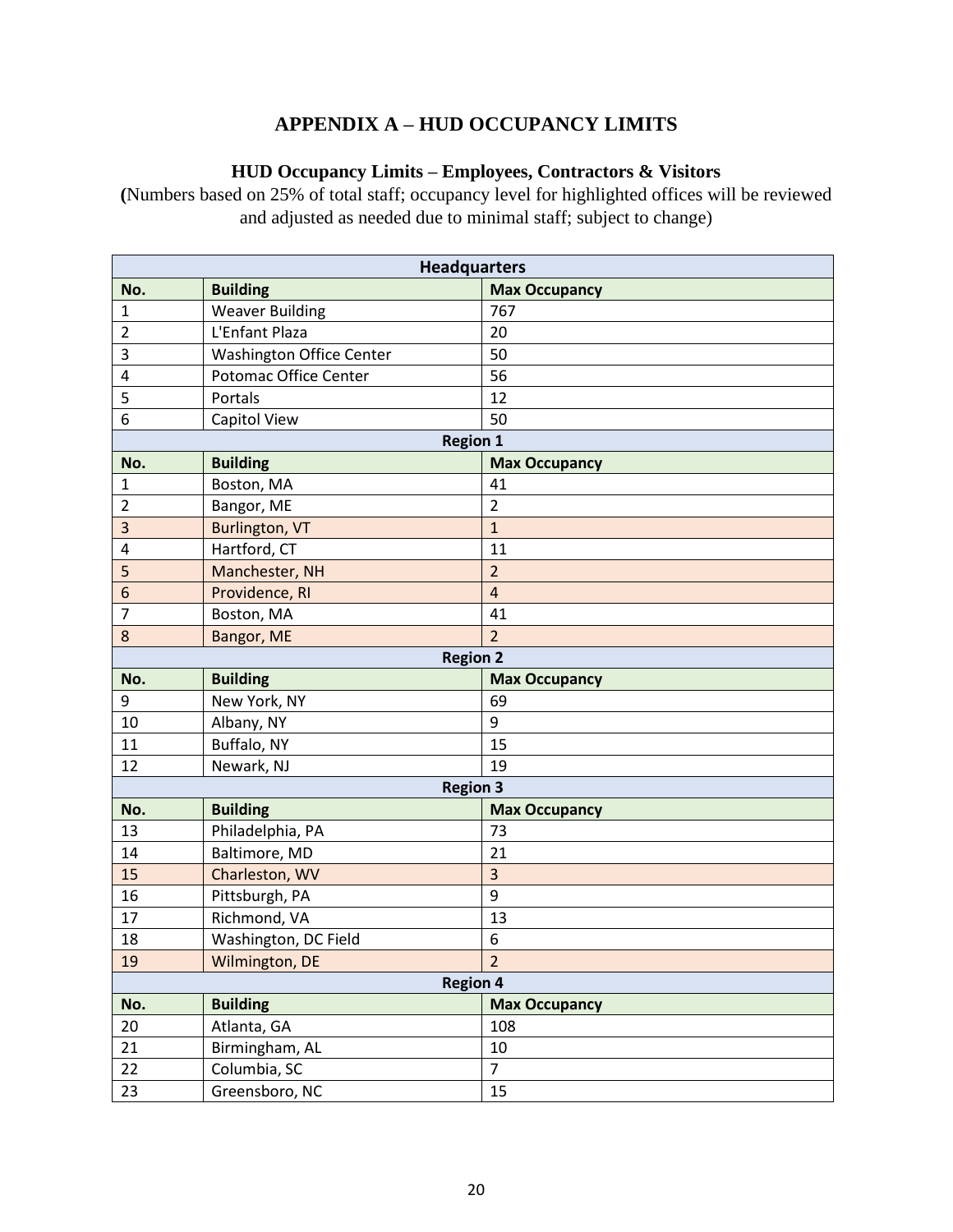| 24              | Jackson, MS        | 8                       |  |  |
|-----------------|--------------------|-------------------------|--|--|
| 25              | Jacksonville, FL   | 30                      |  |  |
| 26              | Knoxville, TN      | 6                       |  |  |
| 27              | Louisville, KY     | $\overline{7}$          |  |  |
| 28              | Memphis, TN        | $\overline{2}$          |  |  |
| 29              | Miami, FL          | 15                      |  |  |
| 30              | Nashville, TN      | 6                       |  |  |
| 31              | San Juan, PR       | 16                      |  |  |
| <b>Region 5</b> |                    |                         |  |  |
| No.             | <b>Building</b>    | <b>Max Occupancy</b>    |  |  |
| 32              | Chicago, IL        | 84                      |  |  |
| 33              | Cleveland, OH      | 13                      |  |  |
| 34              | Columbus, OH       | 13                      |  |  |
| 35              | Detroit, MI        | 34                      |  |  |
| 36              | Indianapolis, IN   | 11                      |  |  |
| 37              | Milwaukee, WI      | 8                       |  |  |
| 38              | Minneapolis, MN    | 22                      |  |  |
|                 | <b>Region 6</b>    |                         |  |  |
| No.             | <b>Building</b>    | <b>Max Occupancy</b>    |  |  |
| 39              | Fort Worth, TX     | 81                      |  |  |
| 40              | Albuquerque, NM    | $\overline{7}$          |  |  |
| 41              | Houston, TX        | 14                      |  |  |
| 42              | Little Rock, AR    | $\overline{7}$          |  |  |
| 43              | New Orleans, LA    | 12                      |  |  |
| 44              | Oklahoma City, OK  | 21                      |  |  |
| 45              | San Antonio, TX    | 9                       |  |  |
| 46              | Tulsa, OK          | $\overline{5}$          |  |  |
|                 | <b>Region 7</b>    |                         |  |  |
| No.             | <b>Building</b>    | <b>Max Occupancy</b>    |  |  |
| 47              | Kansas City, KS    | 41                      |  |  |
| 48              | Kansas City, MO    | 9                       |  |  |
| 49              | Des Moines, IA     | $\overline{\mathbf{3}}$ |  |  |
| 50              | Omaha, NE          | 6                       |  |  |
| 51              | St Louis, MO       | 10                      |  |  |
|                 | <b>Region 8</b>    |                         |  |  |
| No.             | <b>Building</b>    | <b>Max Occupancy</b>    |  |  |
| 52              | Denver, CO         | 88                      |  |  |
| 53              | Casper, WY         | $\mathbf 1$             |  |  |
| 54              | Fargo, ND          | $\mathbf{1}$            |  |  |
| 55              | Helena, MT         | $\mathbf{1}$            |  |  |
| 56              | Salt Lake City, UT | $\overline{\mathbf{3}}$ |  |  |
| 57              | Sioux Falls, SD    | $\mathbf{1}$            |  |  |
|                 | <b>Region 9</b>    |                         |  |  |
| No.             | <b>Building</b>    | <b>Max Occupancy</b>    |  |  |
| 58              | San Francisco, CA  | 52                      |  |  |
| 59              | Honolulu, HI       | 6                       |  |  |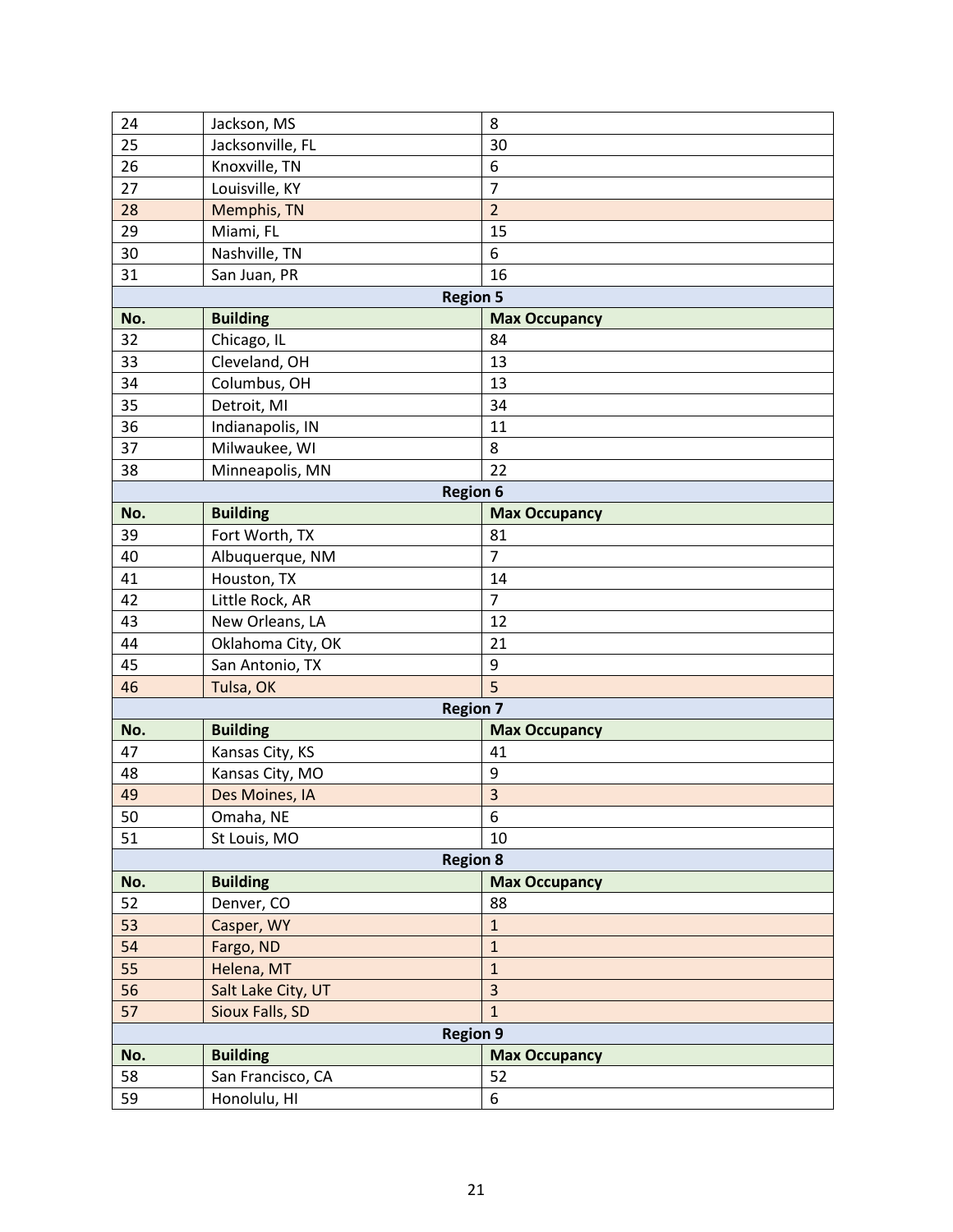| 60               | Las Vegas, NV   | $\overline{4}$       |  |  |
|------------------|-----------------|----------------------|--|--|
| 61               | Los Angeles, CA | 39                   |  |  |
| 62               | Phoenix, AZ     | 15                   |  |  |
| 63               | Santa Ana, CA   | 40                   |  |  |
| <b>Region 10</b> |                 |                      |  |  |
|                  |                 |                      |  |  |
| No.              | <b>Building</b> | <b>Max Occupancy</b> |  |  |
| 64               | Seattle, WA     | 31                   |  |  |
| 65               | Anchorage, AK   |                      |  |  |
| 66               | Boise, ID       |                      |  |  |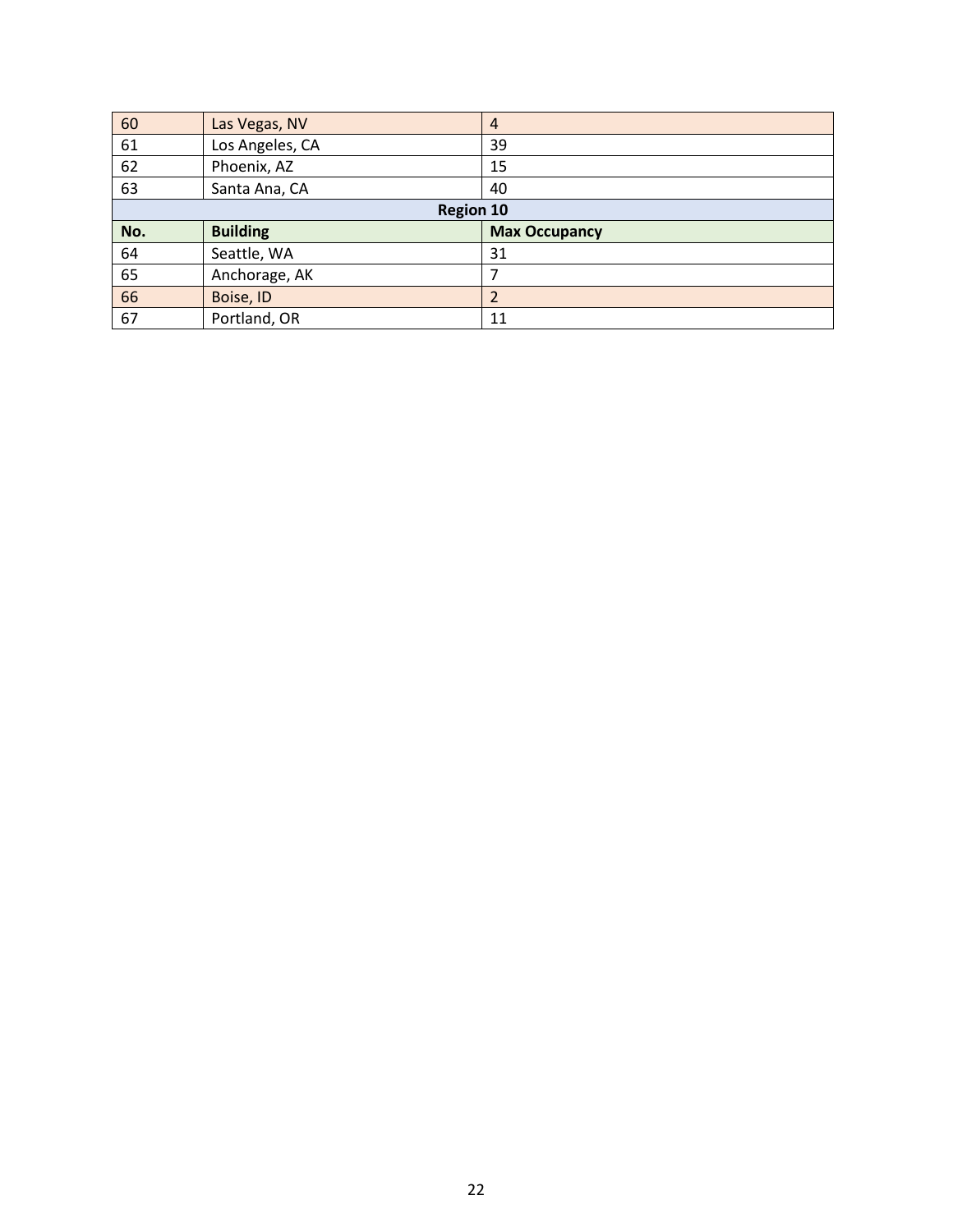# <span id="page-22-0"></span>**APPENDIX B – WEAVER BUILDING CLEANING PROCESS/CHECKLIST** Melwood Cleaning Company

#### **Interior of building (Daily Cleaning)**

- Lobby
	- $\checkmark$  Clean all entrance doors, disinfect fingerprints, and clean glass  $\checkmark$  Disinfect security desks and chairs (including 10<sup>th</sup> floors)
	- Disinfect security desks and chairs (including  $10<sup>th</sup>$  floors)
	- $\checkmark$  Empty trash and replace liner<br> $\checkmark$  Sweep and mon/disinfect floo
	- Sweep and mop/disinfect floors
- Offices, Basement, Subbasement and Cubicles and conference rooms
	- $\checkmark$  Disinfect door handles
	- $\checkmark$  Disinfect desktops and tabletops
	- ✓ Vacuum
	- $\checkmark$  Dust
	- $\checkmark$  Empty trash and replace liner
	- $\checkmark$  Security Desks (10 Floor North and South)
- All restrooms cleaned and restocked
	- $\checkmark$  Mirrors cleaned
	- $\checkmark$  Sinks wiped with disinfectant
	- $\checkmark$  Wipe/disinfect exterior of all dispensers, including toilet paper dispensers  $\checkmark$  Serub any build up off tile floor
	- $\checkmark$  Scrub any build up off tile floor
	- $\checkmark$  Wipe/disinfect restroom doors and doorways inside and outside<br> $\checkmark$  Wine/disinfect walls around dispensers and stall walls
	- $\checkmark$  Wipe/disinfect walls around dispensers and stall walls  $\checkmark$  Dust air vents and doors vents
	- $\checkmark$  Dust air vents and doors vents  $\checkmark$  Trash emptied, replace liners,
	- $\checkmark$  Trash emptied, replace liners, wipe exterior of trashcan  $\checkmark$  Restock sunnlies (toilet naner, naper towels, and soap)
	- Restock supplies (toilet paper, paper towels, and soap)
- All Common Areas (Lobbies, Elevators, Urban Café, Auditorium, Walk-ways)
	- $\checkmark$  Wipe/disinfect walls free of smudges
	- $\checkmark$  Clean elevator doors and exterior button pads
	- $\checkmark$  Dust windowsills in elevator lobbies
	- $\checkmark$  Empty trash and replace liners
	- $\checkmark$  Wipe/disinfect vestibule area
	- $\checkmark$  Replenish disinfectant in stands
- All Break rooms throughout Building
	- $\checkmark$  Counter tops and sink wiped
	- $\checkmark$  Wipe/Disinfect tables
	- $\checkmark$  Wipe/Disinfect exterior and tops of all appliances
	- $\checkmark$  Trash emptied, replace liners, wipe exterior of trash
- Health Unit  $-7<sup>th</sup>$  Floor
	- ✓ Clean Health Unit (exam rooms, lobby, and bathrooms)
	- $\checkmark$  Sweep and Mop/Sanitize floors
	- $\checkmark$  Buff Floors (Friday)
	- ✓ Empty Trash and Replace liner nurse's office